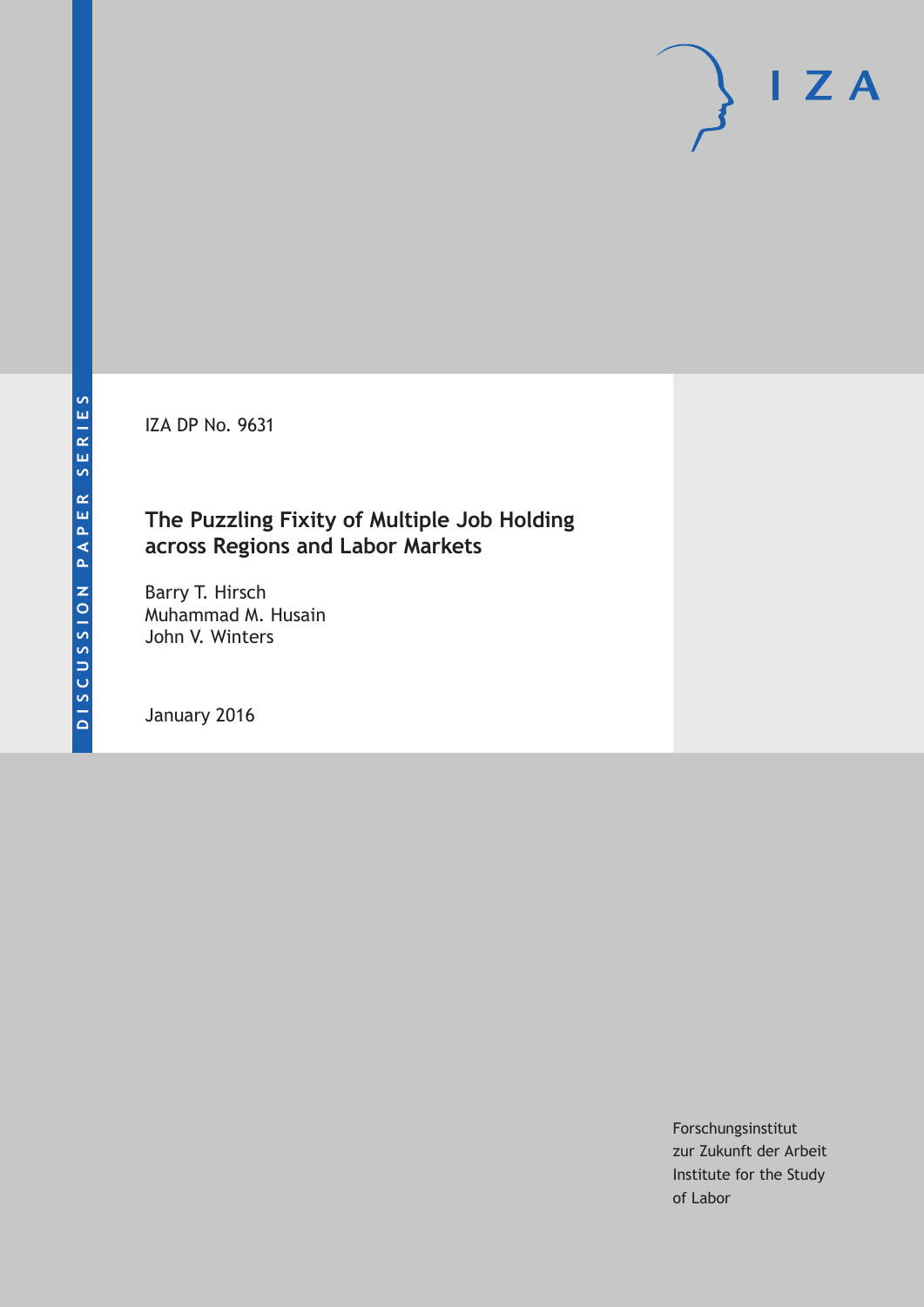# **The Puzzling Fixity of Multiple Job Holding across Regions and Labor Markets**

## **Barry T. Hirsch**

*Georgia State University and IZA* 

### **Muhammad M. Husain**

*Georgia State University* 

### **John V. Winters**

*Oklahoma State University and IZA*

Discussion Paper No. 9631 January 2016

IZA

P.O. Box 7240 53072 Bonn **Germany** 

Phone: +49-228-3894-0 Fax: +49-228-3894-180 E-mail: iza@iza.org

Any opinions expressed here are those of the author(s) and not those of IZA. Research published in this series may include views on policy, but the institute itself takes no institutional policy positions. The IZA research network is committed to the IZA Guiding Principles of Research Integrity.

The Institute for the Study of Labor (IZA) in Bonn is a local and virtual international research center and a place of communication between science, politics and business. IZA is an independent nonprofit organization supported by Deutsche Post Foundation. The center is associated with the University of Bonn and offers a stimulating research environment through its international network, workshops and conferences, data service, project support, research visits and doctoral program. IZA engages in (i) original and internationally competitive research in all fields of labor economics, (ii) development of policy concepts, and (iii) dissemination of research results and concepts to the interested public.

IZA Discussion Papers often represent preliminary work and are circulated to encourage discussion. Citation of such a paper should account for its provisional character. A revised version may be available directly from the author.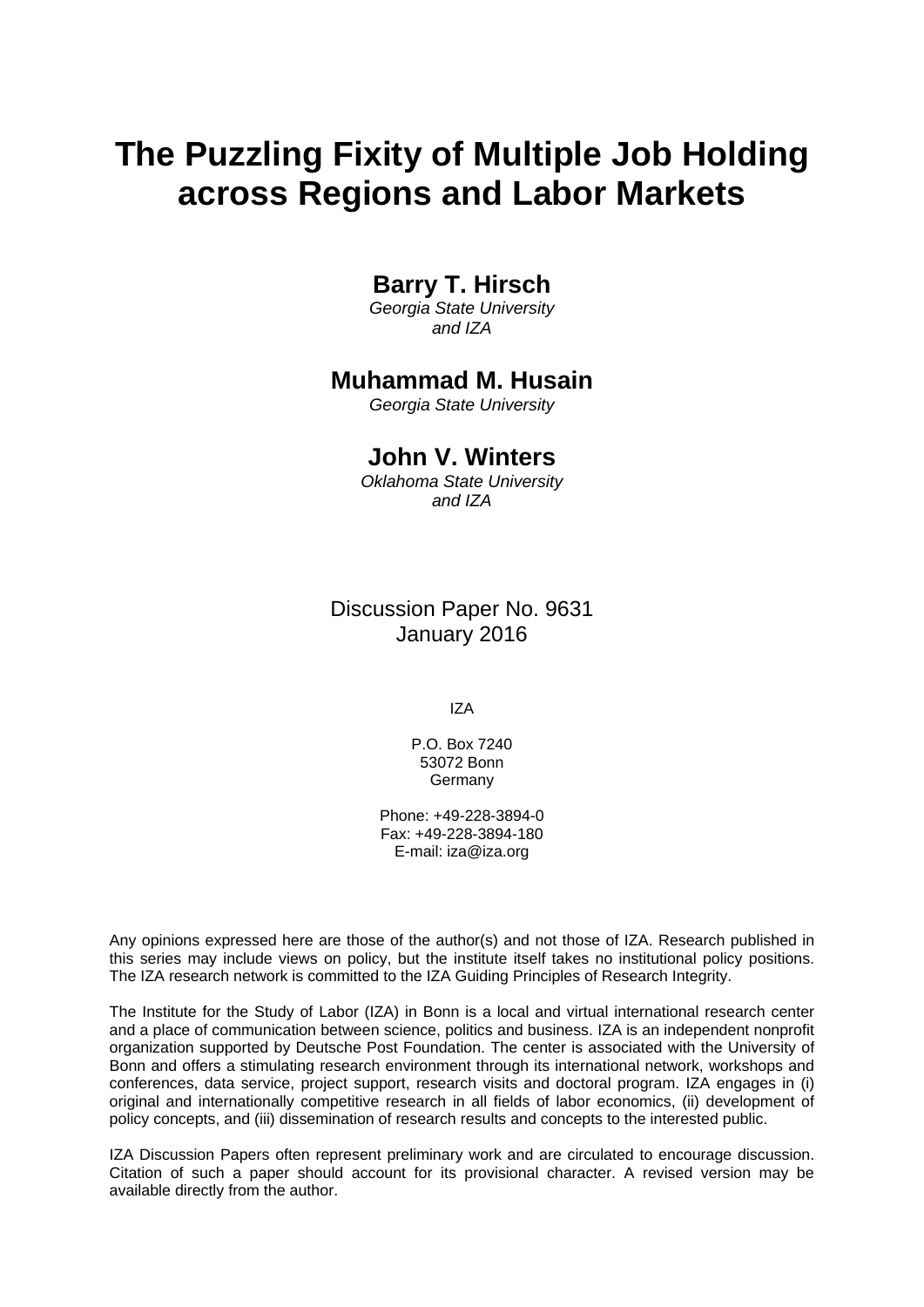IZA Discussion Paper No. 9631 January 2016

## **ABSTRACT**

## **The Puzzling Fixity of Multiple Job Holding across Regions and Labor Markets**

Multiple job holding rates differ substantially across U.S. regions, states, and metropolitan areas. Rates decrease markedly with respect to labor market size. These patterns have been largely overlooked, despite being relatively fixed over (at least) the 1998-2014 period. This paper explores explanations for these persistent differences. We account for over half of the mean absolute deviation in multiple job holding across local labor markets (MSAs). Most important in explaining variation in multiple job holding are worker characteristics, commute times, MSA ancestry shares, and, to a lesser extent, labor market churn. City size accounts for little of the variation once we condition on commute times.

JEL Classification: J21, R23

Keywords: multiple job holding, local labor markets, city size and regional differences, commuting costs

Corresponding author:

Barry T. Hirsch Department of Economics Andrew Young School of Policy Studies Georgia State University Atlanta, GA 30302-3992 USA E-mail: bhirsch@gsu.edu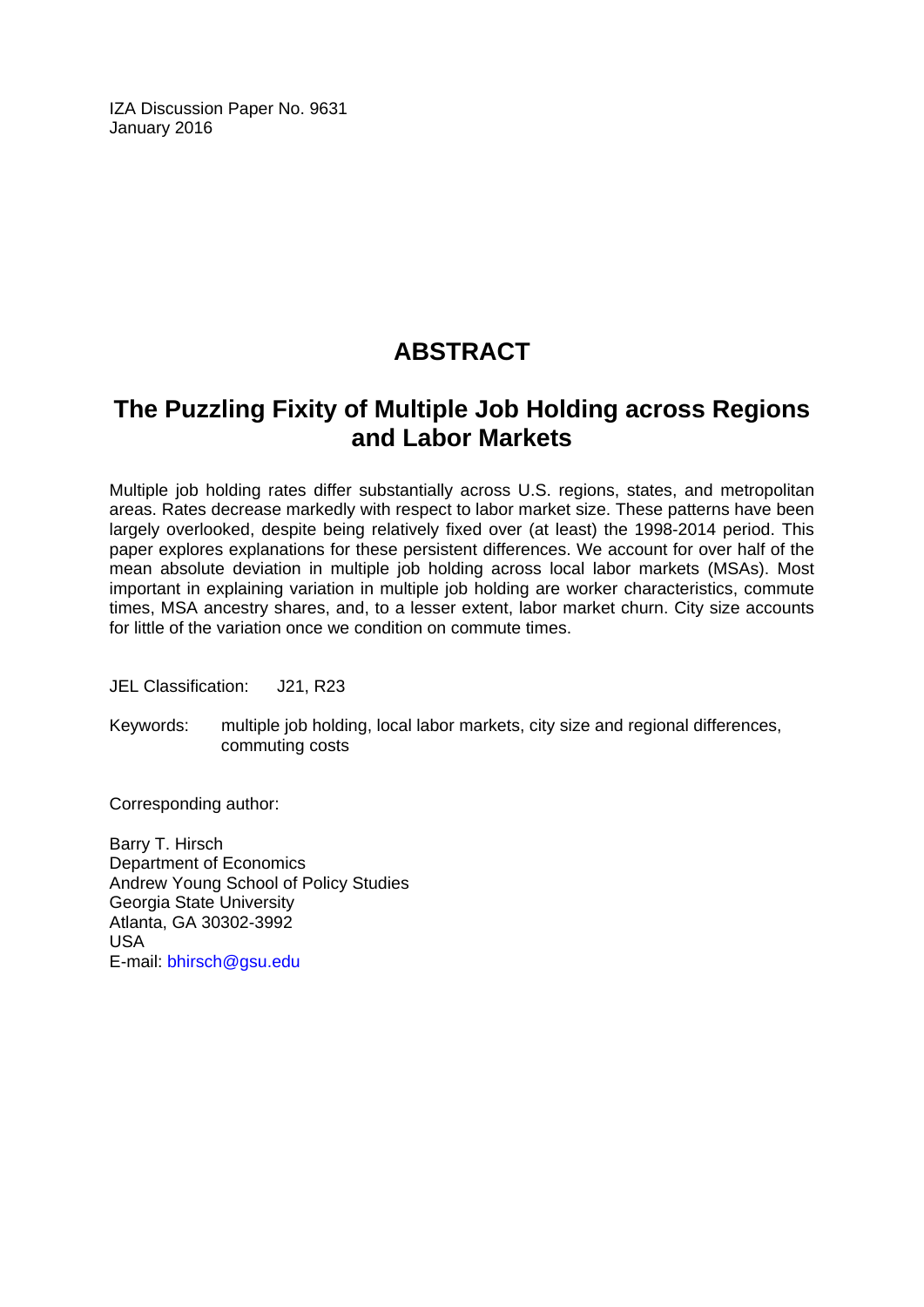#### **1. Introduction**

Multiple job holding rates differ substantially across regions of the U.S., and these differences have been persistent over time. Multiple job holding is far more prevalent in Western North Central, Mountain, Northwest, and New England states than among states in other regions. Rates are lowest in the South. A similar pattern exists across metropolitan areas. Moreover, multiple job holding is substantially higher in non-urban areas than in metropolitan area labor markets. These geographic differences in multiple job holding rates are not widely recognized and have received minimal attention in the academic literature.<sup>1</sup>

The goal of this paper is two-fold. First we identify regional, labor market, and market size patterns in multiple job holding and show that these have been relatively stable over time. Second, we attempt to explain these systematic long-run differences in multiple job holding. In what follows, we first examine the pattern of labor market differences in multiple job holding and the extent to which these differences can and cannot be explained by standard worker and job measures. We then turn to other potential explanations for labor market variation in multiple job holding, including commuting times, worker ancestry, employment growth, and labor market churn. We fail to discover a magic set of covariates that fully accounts for these differences, but a substantive share of the cross-market variation is explained. The exercise is informative and increases our understanding both of multiple job holding and differences across local labor markets.

#### **2. Reasons for multiple job holding**

 $\overline{a}$ 

A primary job is generally defined as the job at which an individual works the most hours, with a second (or additional) job having fewer hours. Explanations for multiple jobs generally fall into one of two broad categories, resulting either from "hour constraints" or to obtain a preferred "job portfolio." Hour constraints on either a primary or secondary job can explain multiple job holding. If a worker's principal job has the higher wage but constrained work hours, some workers will increase utility by taking a lower paying second job (Shishko and Rostkers 1976). Workers not facing hour constraints on the primary job might take a higher paying second job that has constrained hours; say, a temporary job or one with limited hours per week. Unlike jobs with hourly pay, salaried jobs do not have explicit hour constraints, but do have an "earnings constraint" that can work in a similar way, leading some salaried workers to take a second job in order to increase their earnings.<sup>2</sup>

We adopt the phrase "job portfolio" from Renna and Oaxaca (2006), who develop a model of multiple job holding based on personal preferences for job differentiation. We include several explanations

<sup>&</sup>lt;sup>1</sup> Using state level data, Partridge (2002) examines how multiple job holding varies across states and time, concluding that state differences are maintained over time. The geographic fixity of state multiple job holding over time is readily evident if one compares across years BLS annual reports on multiple job holding (e.g., U.S. BLS 2015).

 $2$  Hirsch et al. (2015) make this point. They find a multiple job holding rate for salaried workers that is about half a percentage point lower than for hourly workers.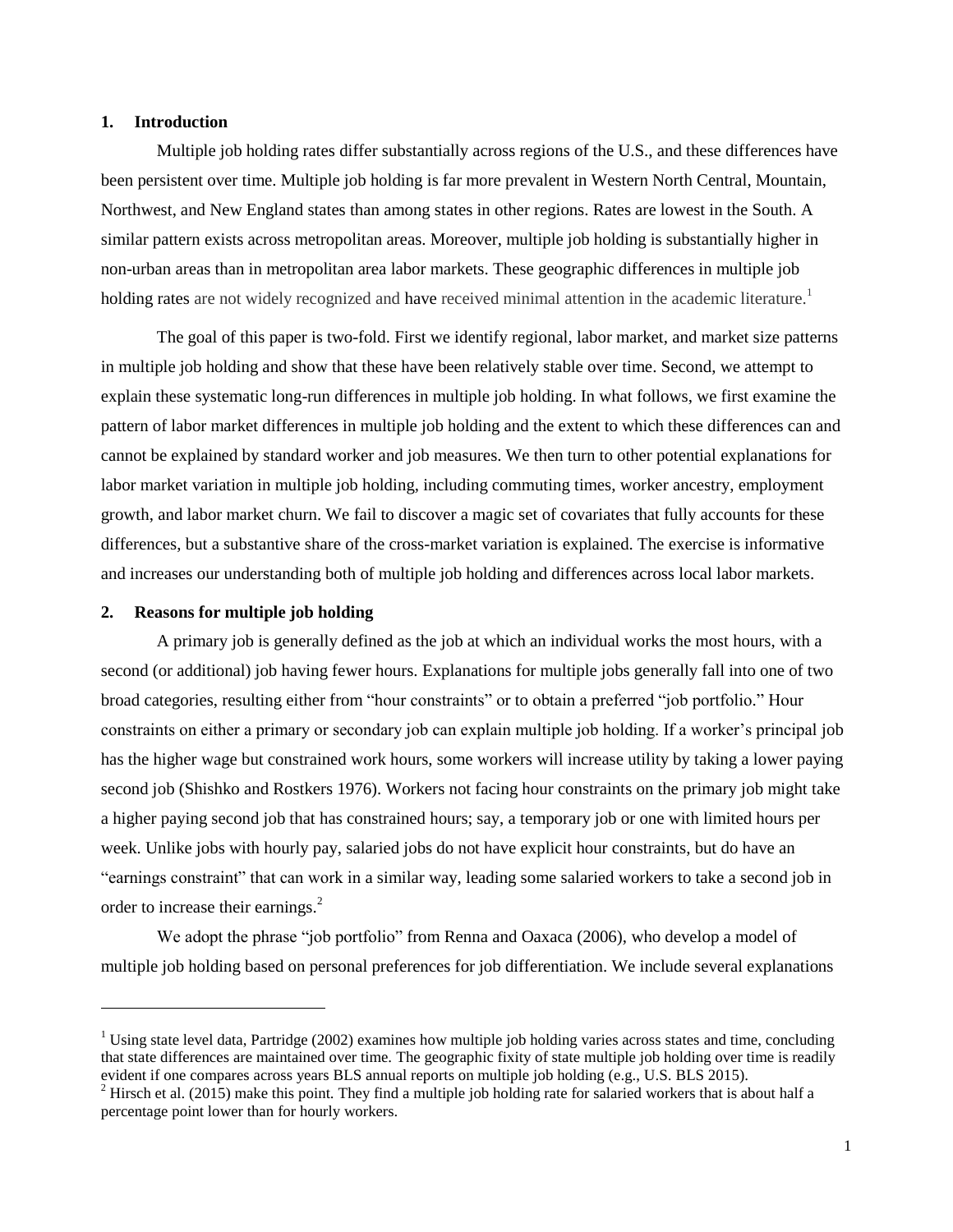for multiple job holding under this category. First, workers may prefer diversity in job tasks, being happier dividing time in two different jobs or occupations. Second, workers may work in a second job as a form of insurance, say diversifying one's human capital or because of employment or income uncertainty in a first job. Third, workers wanting to switch occupations or employers due to a poor match can use a second job to obtain on-the-job training that might facilitate a utility-enhancing move (for evidence on skill diversification, see Panos et al. (2014)). Fourth, workers may take a second job because of temporary financial or family circumstances, expecting that their preferred long-run match is a single primary job.

Hipple (2010) provides extensive descriptive evidence (means) on multiple job holding rates for various groups of workers using the CPS. Hirsch et al. (2015) do likewise (Table 3), while also providing estimates of conditional effects on multiple job holding for a rich set of worker, job, and location attributes (Hirsch et al. 2015, Appendix Table A-1). Lalé (2015) provides additional descriptive evidence showing that falling multiple job holding rates over time primarily reflect declining monthly transitions from single-job to multiple-job holding. In addition to use of the CPS, analyses of multiple job holding have primarily used the Survey of Income and Program Participation (SIPP), the Panel Study of Income Dynamics (PSID), and the 1979 National Longitudinal Survey of Youth (NLSY).<sup>3</sup> These longitudinal data sets enable researchers to examine worker transitions into and out of multiple job holding over time and provide a rich set of covariates. Because of its large size and geographic coverage, the CPS is better suited to examine multiple job holding patterns across labor markets than these alternative data sets.

#### **3. Measurement of multiple job holding using the Current Population Survey (CPS)**

The Current Population Survey (CPS) began regularly collecting information on multiple job holding in 1994 as part of the survey's major redesign. Prior to 1994, occasional CPS supplements included information on multiple job holding. All employed individuals are asked the question: "Last week, did you have more than one job (or business), including part-time, evening, or weekend work?" If they answer "yes," they are then asked how many jobs (or businesses) they had altogether and how many hours they worked each week at all their jobs. The primary job is defined as the one at which the greatest number of hours were worked. Using monthly CPS data, the U.S. Bureau of Labor Statistics (BLS) defines a multiple job holder as an individual who: (a) holds wage and salary jobs with two or more employers; (b) combines a wage and salary job with self-employment; or (c) combines a wage and salary job with one as an unpaid family worker. In our analysis, multiple job holding is defined similarly, with the exception that our sample includes only those workers whose primary job is a wage and salary job because earnings (and other) information is not provided for self-employment jobs (the March supplement provides such information for the previous

 $\overline{a}$ 

 $3$  Conway and Kimmel (1998, 2001) and Krishnan (1990) use SIPP; Paxson and Sicherman (1996) use the PSID, and Amuédo-Dorantes and Kimmel (2009) use the NLSY79.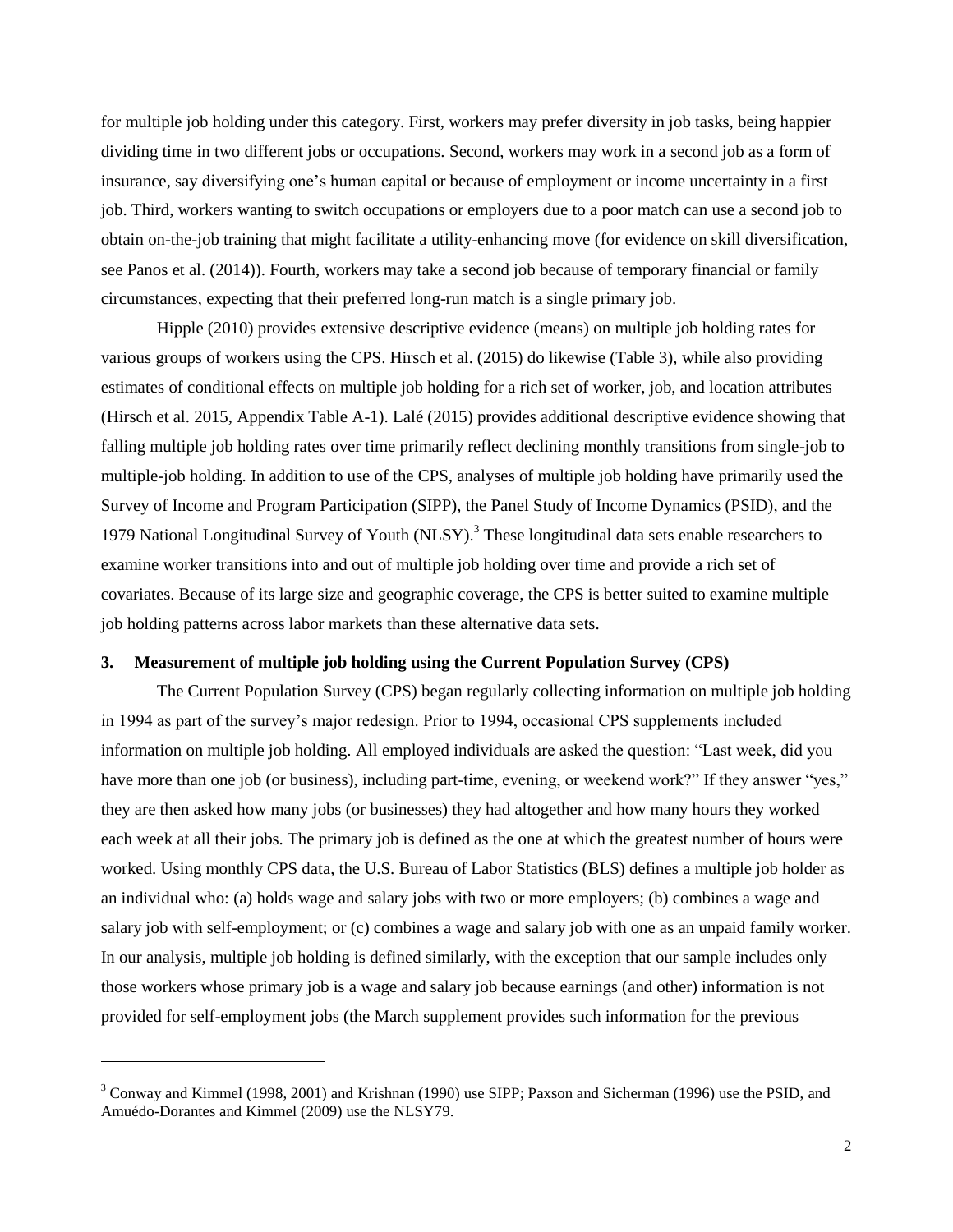calendar year).

 $\overline{a}$ 

In this paper, we utilize the Current Population Survey (CPS) Monthly Outgoing Rotation Group (CPS-ORG) data files from January 1998 through December 2014. The CPS-ORG includes the quarter sample of each month's survey who provide information on usual weekly earnings and hours worked on the primary job among wage and salary workers, as well as other information not asked of all rotation groups (e.g., union status). In addition to the added labor market information, use of the CPS-ORG insures that each worker is included only once within a calendar year.<sup>4</sup> Note that the CPS provides information on usual weekly earnings (and the straight-time wage for hourly workers) only for workers' primary wage and salary jobs and not for second jobs. The CPS does report work hours, class of workers (private for-profit, private not-for-profit, federal, state, or local), detailed occupation, and detailed industry for both the primary and second job.

Our CPS "urban" sample includes 1,964,059 non-student wage and salary workers (on their primary job), ages 18-65, for 1998 through 2014, located in 259 MSAs throughout the U.S. This urban sample accounts for about three-fourths of the U.S. workforce.<sup>5</sup> In addition, we provide more limited analysis using a "non-urban" sample of 690,688 who live outside these designated MSAs, leading to an overall U.S. sample of 2,654,747. The overall weighted multiple job holding rate over 1998-2014 for the national sample is 5.0 percent. Focus on the national sample masks the substantially higher rates of multiple job holding (MJH) in non-urban as compared to urban areas. As compared to the mean MJH rate of 4.7 percent for the large urban sample, the MJH rate in the non-urban area is 6.0 percent. As we show subsequently, MJH rates fall systematically with respect to labor market size, even when conditioned on covariates. Our large CPS national sample of workers over multiple years enables us to reliably examine differences in multiple job holding across U.S. labor markets.

Figure 1 provides national evidence on the trends over time in multiple job holding. Annual rates have trended down over time, from 5.8 percent in 1998 to 4.4 percent in 2014. Not shown in Figure 1 is the fact that this downward trend has been stronger among men than among women. Men's MJH rates between 1994 and 2014 declined from 5.9 to 4.1 percent, whereas women's rates fell from 5.8 to 4.7 percent.<sup>6</sup> The

<sup>&</sup>lt;sup>4</sup> Households are in the survey for a total of eight months: they are interviewed for four consecutive months (rotation groups 1-4), then out of the survey the next eight months, and then reenter the survey the following four months (rotation groups 5-8).

 $\frac{5}{5}$  The CPS does not identify all MSAs (now named CBSAs), typically excluding those that are small (roughly below 100,000 in size). Every 10 years Census removes and adds smaller MSAs based on population changes. What we refer to as our "non-urban" group includes both workers living outside of an MSA, plus those in small MSAs not identified in the CPS over the full 1998-2014 period. Of the 259 MSAs, 202 are included in our sample for all years.

<sup>6</sup> Our MJH rates are slightly lower than official BLS rates. There are two differences between BLS and our measure of MJH. First, our sample is based on the outgoing rotation groups rather than the full CPS. Using the quarter sample ORGs provides us with workers' earnings in their primary job and insures that our sample includes each worker only once within a given year. Hall (1970) and Krueger et al. (2014) find somewhat higher unemployment rates in the first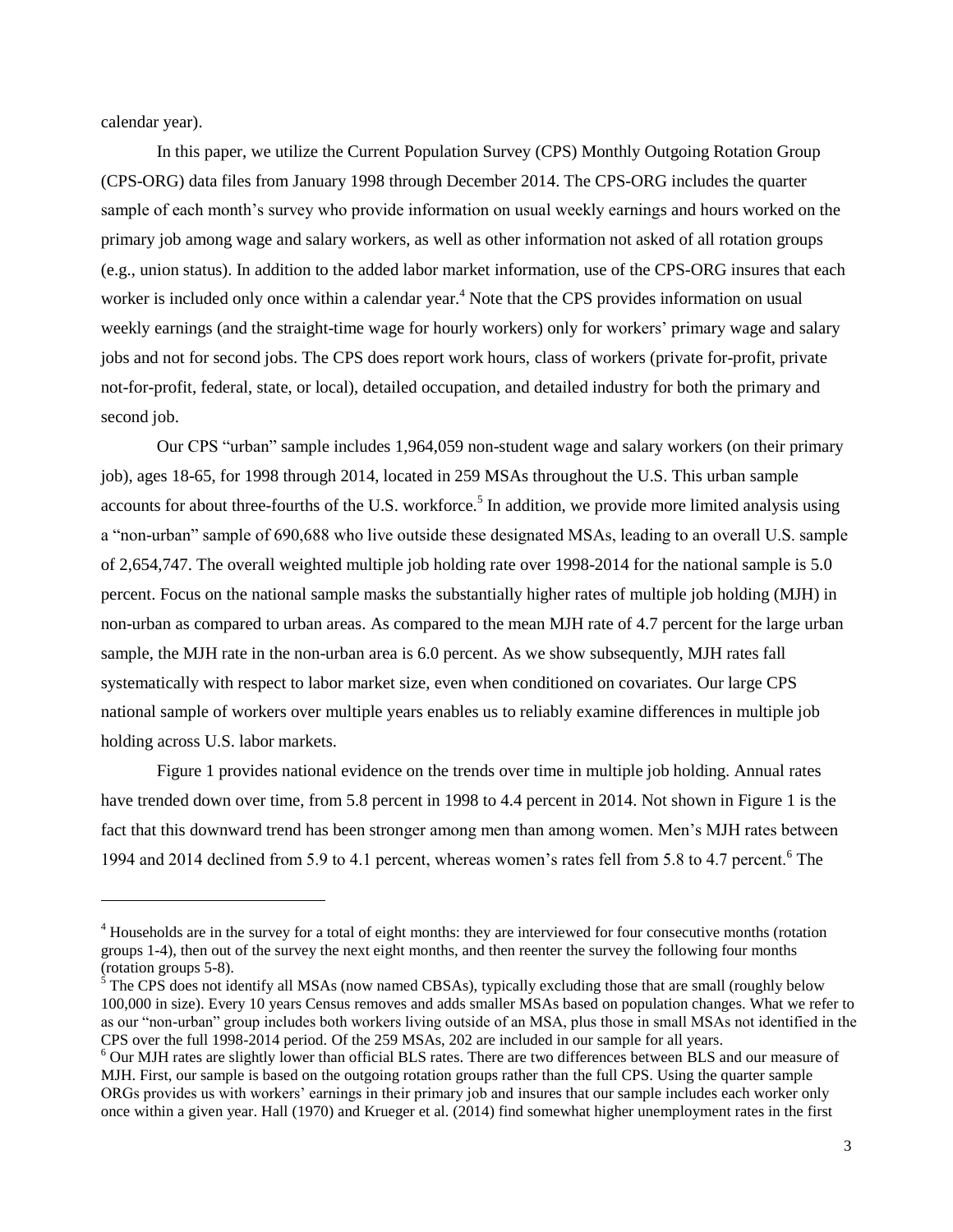sharper decline among men than women occurs in both the metropolitan and non-metropolitan samples. The secular downward trend cannot be accounted for by macroeconomic conditions. Multiple job holding is weakly cyclical, but the relationship is close enough to zero to characterize it as acyclic (Hirsch et al. 2015).<sup>7</sup> Of interest for our analysis is the not widely known difference in rates between those in non-urban versus metropolitan areas, as seen in Figure 1.

In order to enhance reliability of population estimates, the CPS "oversamples" households in less populated markets and "undersamples" in large markets. Because MJH rates systematically decline with respect to size, it is essential that we use Census survey weights to provide unbiased descriptive statistics for representative populations. Because multiple job holding behavior may be heterogeneous, weighted regressions provide coefficient estimates representing roughly average effects across heterogeneous groups (see Solon et al. 2015).

Unless otherwise stated, all analyses in the paper use survey weights. To illustrate the difference weighting has on descriptive statistics, it is useful to compare weighted and unweighted mean multiple job holding rates. As stated above, over the 1998-2014 period the national, urban, and non-urban weighted mean MJH rates are 5.0, 4.7, and 6.0 percent. The comparable non-weighted sample means are 5.5, 5.0, and 6.9 percent.

#### **4. Systematic differences in multiple job holding across regions, states, and metropolitan areas**

Multiple job holding rates differ substantially across regions, states, and labor markets. Moreover, these differences have substantial fixity over time. Neither the geographic differences in multiple job holding nor the stability of these differences over time is widely recognized. In this section, we provide descriptive evidence on each of these patterns. We first use our 1998-2014 CPS data set to show regional and state differences in multiple job holding over time. We then examine evidence on multiple job holding differences across non-urban versus urban areas and show how multiple job holding decreases with metropolitan area size. Multiple job holding differences across metropolitan areas display the same regional pattern seen for states. The stability of state multiple job holding is shown through comparisons of MJH rates and relative

**.** 

and fifth rotation groups compared to the second through fourth and sixth through eight. Second, BLS includes as multiple job holders those whose primary job is self-employment if they have a second job that is wage and salary (BLS excludes workers with multiple businesses but no wage and salary job). We exclude workers whose primary job is selfemployment since earnings is not provided for these workers.

Theory is ambiguous. Labor supply for multiple jobs is potentially countercyclical if income effects are strong, but during recessions demand is low and one cannot assume market clearing. Hirsch et al. (2015) examine determinants of individual multiple job holding and find small (but statistically significant) negative coefficients on the unemployment rate absent MSA fixed effects. These estimates effectively go to zero once MSA fixed effects are added. Using short CPS panels, they find no relationship between within-labor market changes in unemployment and individual worker transitions between single and multiple job holding.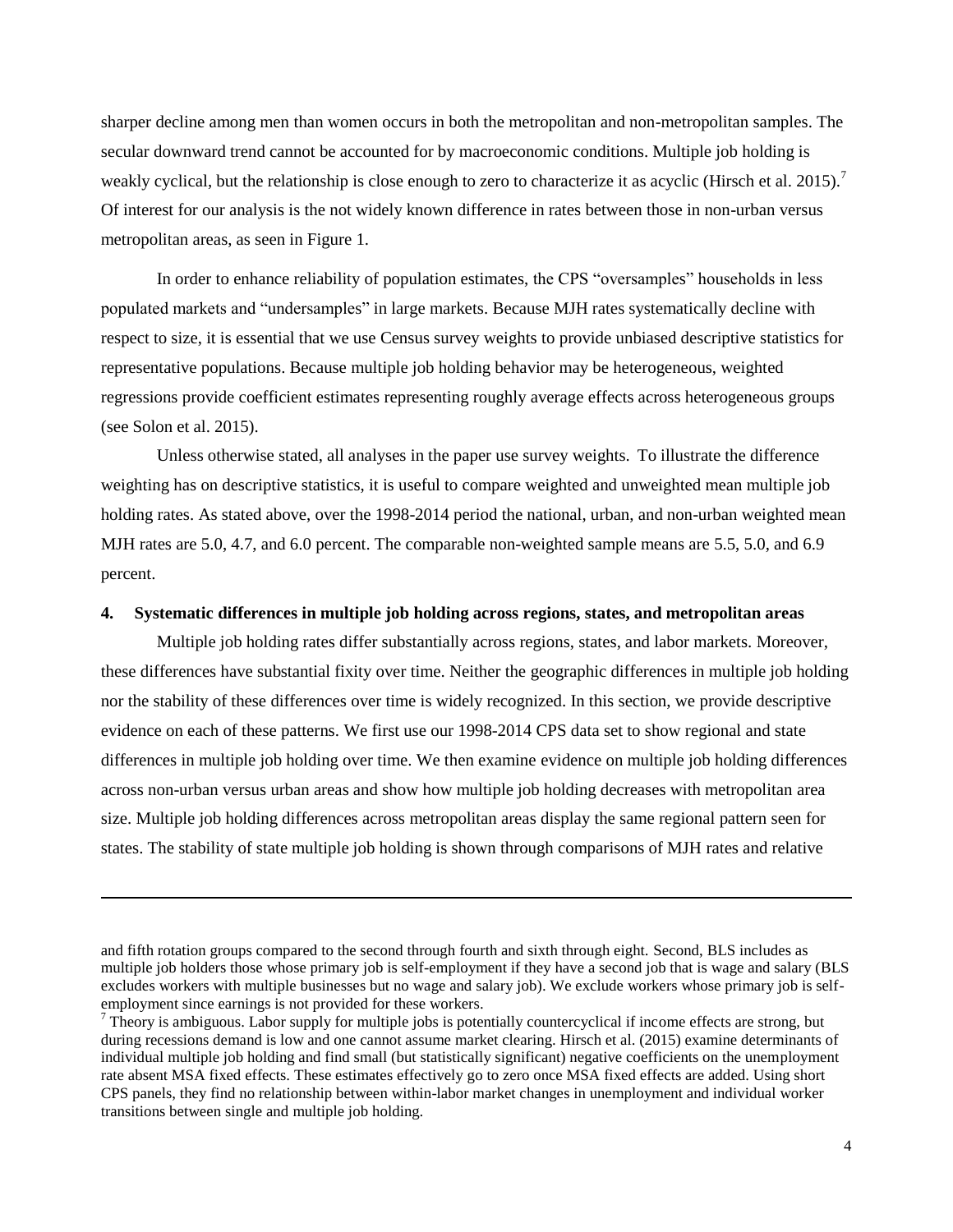rankings in 2013-2014 versus 1998-1999. A similar analysis is shown for metropolitan areas based on MJH rates in 2012-2014 versus 1998-2000. Following presentation of the descriptive evidence, we discuss and analyze potential explanations for these long-standing differences in multiple job holding.

Figure 2 provides color-coded maps of relative multiple job holding rates among U.S. states in 1998- 99 versus 2013-14. Given the downward trend in MJH rates over time, we grouped the states into quartiles, with states with the highest MJH rates coded in dark blue, the next quartile in turquoise, the next in grey, and the lowest in cream. Readily evident is the substantial similarity of the color codes over time, with blocks of blue (high MJH) among states in the north central region and northern New England, and blocks of cream (low MJH) in the southeast, southwest, California, Nevada, New York, and New Jersey. In the top half of Figure 3, we show the scatterplot between the 51 state rankings (including D.C.) in 2013-14 (y-axis) versus the rankings 15 years later in 1998-99 (x-axis). The same pattern is seen in the bottom half of Figure 3, where the scatterplot is based on 1998-99 and 2013-14 multiple job holding rates rather than ranks. Rankings in multiple job holding are closely related over the time period. An OLS regressions of 2013-14 MJH state ranking on 1998-99 rank had an  $R^2$  of 0.75 and produced a coefficient of 0.73 on the 1998-99 rank. A similar regression using MJH rates (rather than rank) had an  $R^2$  of 0.73 and a coefficient of 0.66 on the 1998-99 rate.

The principal analysis in this paper focuses on multiple job holding across urban labor markets, based on metropolitan areas identified in the CPS. Evident here are not only regional differences similar to that seen above for states, but also differences by market size. We offer several pieces of evidence. Tables 1a and 1b provide lists of MSAs with the highest and lowest levels of multiple job holding averaged over the entire 1998-2014 period (here we include only metropolitan areas that were among the 202 MSAs included in the CPS over the entire period). Here we see regional patterns similar to that seen in the state maps, with mostly southern cities, a few California cities, and the large NYC-NJ MSA having low multiple job holding rates, while relatively high rates are observed for north central MSAs, several of which are home to large universities. In order to examine fixity in multiple job holding over time, in Figure 4 we show a scatterplot similar to that seen previously for states. The horizontal axis measures the MSA multiple job holding rates calculated for 1998-2001 while the vertical axis shows the rates for 2011-2014. Four-year averages are used to reduce sampling error, a concern for smaller cities. As evident in the figure, there is a relatively high degree of similarity in relative rates between the years. A weighted OLS regression of the 2011-14 rate on the 1998-2001 rate produced an  $\mathbb{R}^2$  of 0.37 and a coefficient of 0.59 on the 1998-2001 rate.

In addition to there being regional patterns and a considerable degree of fixity over time, multiple job holding also varies with respect to market size. In Table 2, we show the average multiple job holding rate over the entire 1998-2014 period for both non-urban areas and for metropolitan areas of varying sizes. In column 1, we show the mean multiple job holding rates among workers residing in non-urban areas; that is,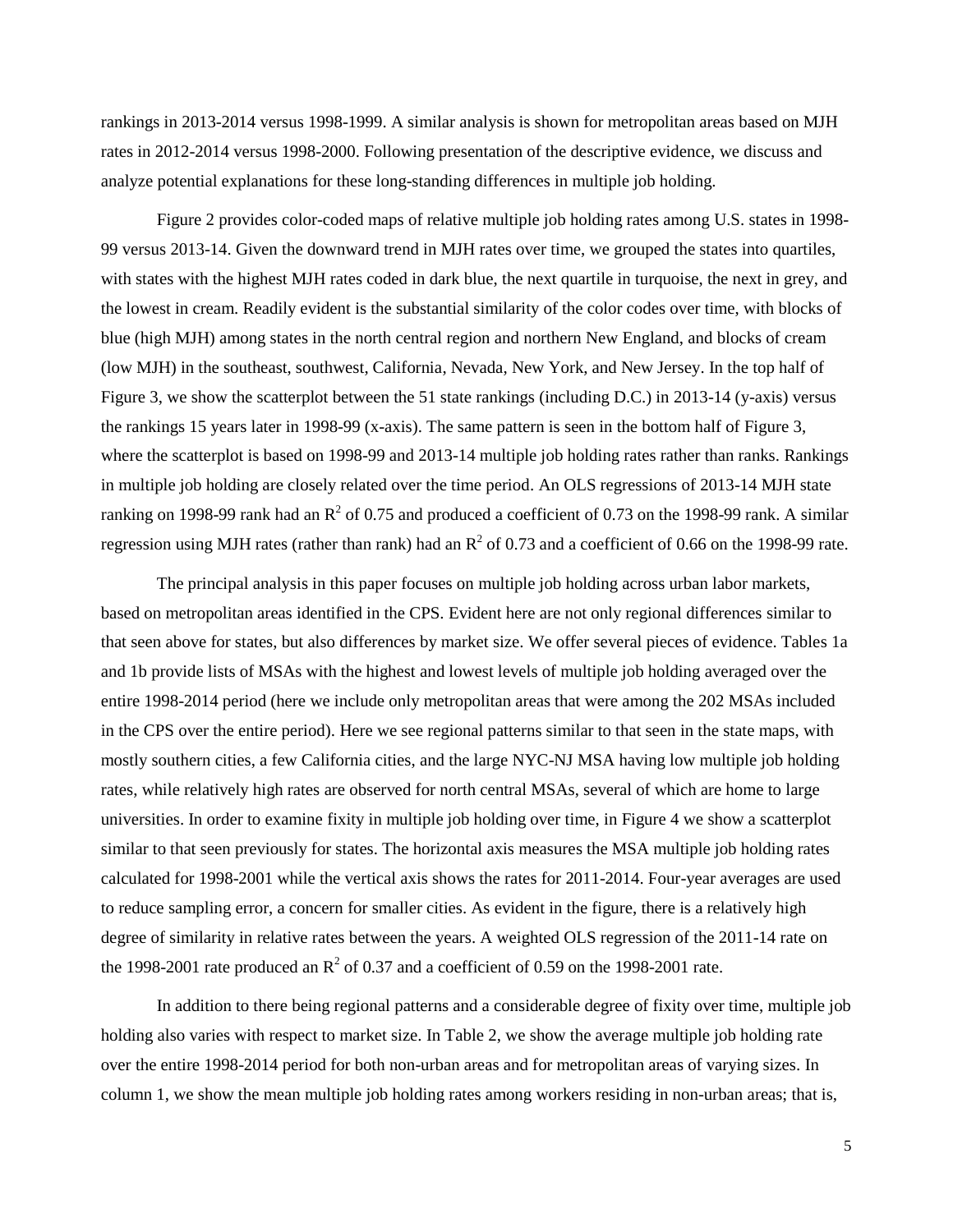those areas of the country that are either outside of an MSA or in a small MSA (typically less than a 100,000 population and not identified in the CPS), plus six groups of MSAs with increasing populations.

The mean (weighted) MJH rates over 1998-2014 systematically decline with size, ranging from 6.0 percent for the non-urban areas down to 3.9 percent among workers in MSAs 5 million plus. Little of the difference by size can be accounted for by standard covariates. Adding a detailed set of worker and job attributes (listed in the note to Table 2), the spread between the unadjusted non-urban and largest urban markets decreases only slightly, from 2.1 to 1.9 percent (columns 1 versus 2). Adding in eight regional dummies in column (3) to account for the nine Census regions reduces the difference in MJH rates to 1.5 percent, with similar differences now seen for workers in metro areas with populations between 2.5 and 5.0 million and those 5.0 million and over. MJH rates for these large urban markets remain substantially lower than among less-populated labor markets.

#### **5. What might explain metropolitan area differences in multiple job holding?**

The discussion and evidence in the prior section established that there is considerable variation across U.S. labor markets in rates of multiple job holding and that these differences are relatively stable over time. The obvious question that arises from such evidence is: What explains these labor market differences in multiple job holding? We consider several possible explanations below, some that can be measured directly, some that can be imperfectly captured through proxy measures, and some that cannot be readily measured. Our strategy is to begin with the "raw" differences in multiple job holding rates for our 259 metro labor markets, and then see to what extent these differences (measured by the mean absolute deviation in rates) are reduced as we introduce various covariates.

The CPS contains reasonably detailed measures of individual worker demographics and job types. So a reasonable place to begin is to control first for differences in worker demographics and human capital (the latter measured by schooling and potential experience). We then add measures of job attributes on the primary job (earnings, industry, occupation, and union status), followed by the addition of controls for labor market size. What will be seen is that such controls account for a non-trivial amount of the dispersion in multiple job holding across markets, but most of the variation remains unexplained. We then turn to possible explanations not directly measured in the CPS. These include differences in local labor market employment growth rates, differences in labor market churn (turnover), differences in commuting costs across labor markets, and different cultural attitudes toward work (proxied by ancestry) not fully reflected in standard demographic measures.

As discussed at the outset, the principal economic-based explanation for multiple job holding is that it results from hours constraints. A plausible conjecture is that such hours constraints might be more likely in labor markets with slow rates of labor demand and employment growth, while being less constrained in high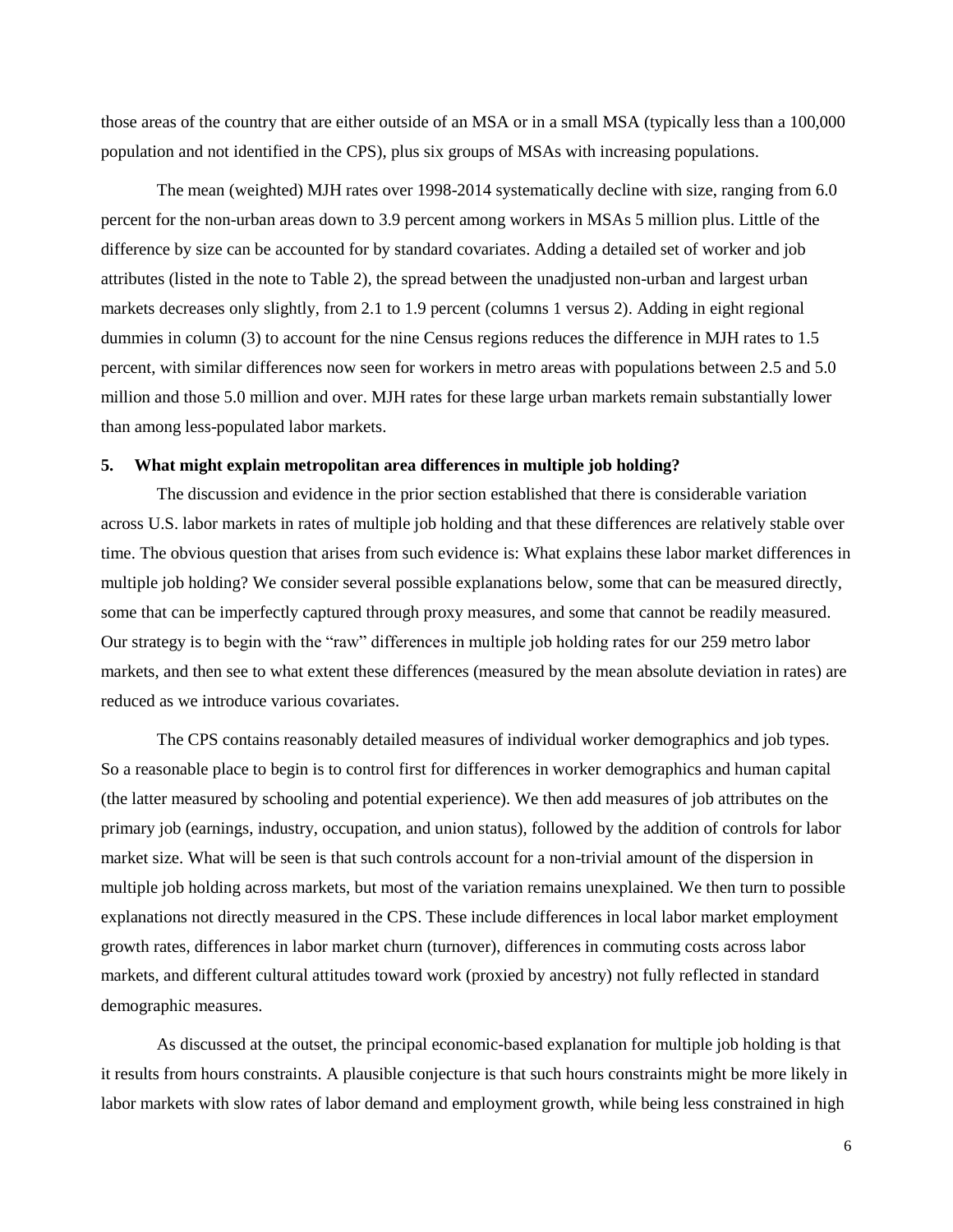growth labor markets. Of course, we cannot easily distinguish between employment growth driven by labor demand versus labor supply. A cursory comparison of MSAs and states with high versus low multiple job holding rates suggests that average multiple job holding is somewhat higher in markets with lower long-run employment growth, but the relationship is weak.

A second possible explanation for residual differences in labor market multiple job holding is the degree of labor market churn or dynamism, although theory here is not unambiguous. Recent literature has noted that the U.S. is exhibiting a gradual decline in overall labor market turnover, possibly reflecting a lower degree of dynamism in the U.S. economy (Decker et al., 2014). Similar patterns and concerns have been noted with respect to worker mobility. Internal migration within the U.S. has shown a gradual but steady decline since the early 1980s, raising further concerns that labor mobility and economic dynamism have fallen (Molloy et al. 2011, 2014).

A typical argument is that high (but not too high) rates of turnover reflect and make possible desirable matching and sorting in the labor market. If that is the case, we would expect high rates of churn to be associated with good primary job matches in which hours are not constrained, and thus lower rates of multiple job holding. That said, one can argue for a relationship in the opposite direction. Hyatt and Spletzer (2013) find that secular employment losses are associated with fewer short-term (one-quarter) jobs. Elsewhere, it is suggested that multiple job holding may be similar in some ways to short-term jobs (Abraham et al. 2013). If this is correct, the recent gradual decline in multiple-job holding could be associated with lower churn and fewer short-term jobs. As noted by Abraham et al. (2013), there are substantial differences in measuring multiple job holding based on household (CPS) versus using establishment data. Using data matching individual worker information with administrative employerreported data indicated that establishment measures of multiple jobs within the same quarter often do not coincide with CPS worker reports of multiple job holding. Likewise, CPS reports of multiple job holding do not always show up in administrative payroll records as two jobs within the same quarter. In the analysis that follows, we examine whether MJH rates are related to the level of churn. Rates of turnover at the MSA (and state) levels are constructed from the full 1998-2014 CPS files (i.e., all rotation groups) based on individual monthly individual transitions between employment and non-employment and job changes among those employed in consecutive months.

A third possible explanation for MSA variation in multiple job holding is that low commuting costs in a labor market will be associated with higher MJH rates, and vice-versa. This is a natural extension of the work by Black et al. (2014), who find that metropolitan areas such as Minneapolis, with low rates of traffic congestion, have higher rates of female labor force participation than do more congested labor markets (e.g., the New York metro area) with long commute times. A quick glance at state rates of multiple job holding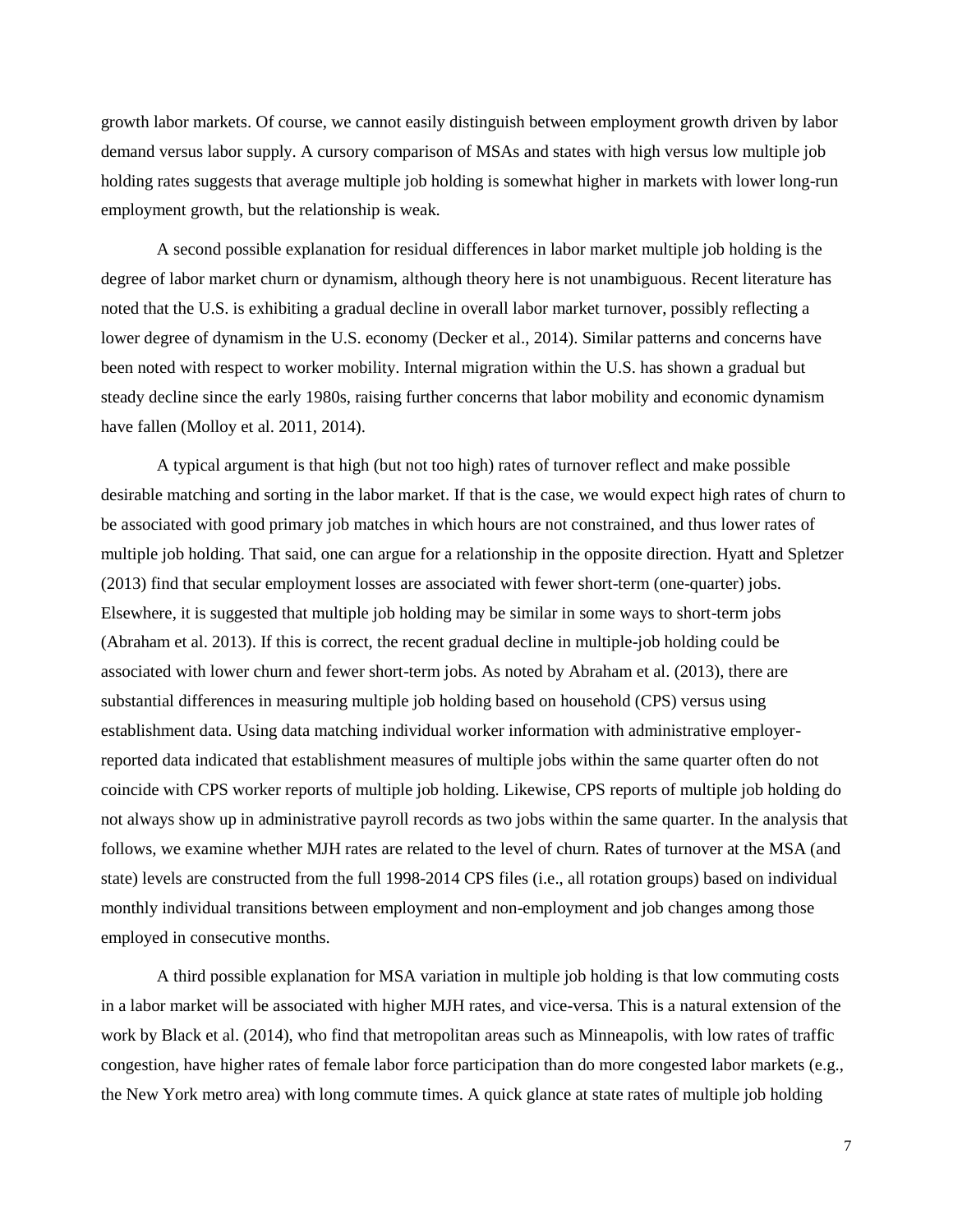show Minnesota (and surrounding states) with among the highest multiple job holding rates, while New York has a relatively low rate multiple job holding rate as compared to other northern states. The New York MSA is one of the few non-southern metro areas in the list of MSAs with low multiple job holding.

Multiple job holding decisions could be particularly sensitive to congestion costs. Because commuting is largely a fixed cost and hours worked at second jobs are substantially lower than in primary jobs, the relative costs of congestion are high in second jobs. Black et al. (2014) find that married women are particularly sensitive to high commute costs. Using similar logic, we might expect female multiple job holding to be more sensitive to commute costs than is male multiple job holding. Census data for 2000 and, for later years, the American Community Survey (ACS), provide data on commute times (as well as transportation mode and number of vehicles). Given that city size is inversely related to multiple job holding, it is likely that commute times should explain some portion of the residual differences in multiple job holding across labor markets.

The high rates of multiple job holding in the north central states give rise to a fourth possible explanation for systematic regional differences. Ethnic, religious, and cultural differences may affect labor market outcomes, including multiple job holding. The north central region of the U.S. has a large number of households who are Lutheran and/or of German and Scandinavian heritage. Data on religion by area is not provided by Census or other governmental statistical agencies. The CPS, which provides data on multiple job holding, includes little information on ethnicity, apart from identifying those who are Hispanic, and provides no information on ancestry other than country of origin among those who are foreign born. Data on ancestry, however, is available in the decennial census long form survey in 2000 and the American Community Survey (ACS). We compile metro area measures of ancestry combining the 2000 Census with the pooled 2005-2011 ACS. These measures allow us to demonstrate whether ancestry differences across U.S. labor markets are correlated with long-run differences in multiple job holding.

#### **6. Evidence on multiple job holding differences across labor markets**

In this section, we examine why multiple job holding differs across markets, with a focus on the explanations offered in the previous section. Our principle approach is to examine the extent to which controlling for a variety of detailed worker, job, and city size attributes can account for labor market differences in multiple job holding.

To describe the magnitude of MSA differences in multiple job holding, we measure the mean absolute deviation of MSA mean residuals estimated from individual level multiple job holding equations for 1998-2014. We move from an equation with minimal controls to those with increasingly detailed controls. Table 3 shows the weighted mean absolute deviation (MAD) using eleven specifications of a multiple job holding equation. Each specification sequentially adds variables (or groups of variables) and we then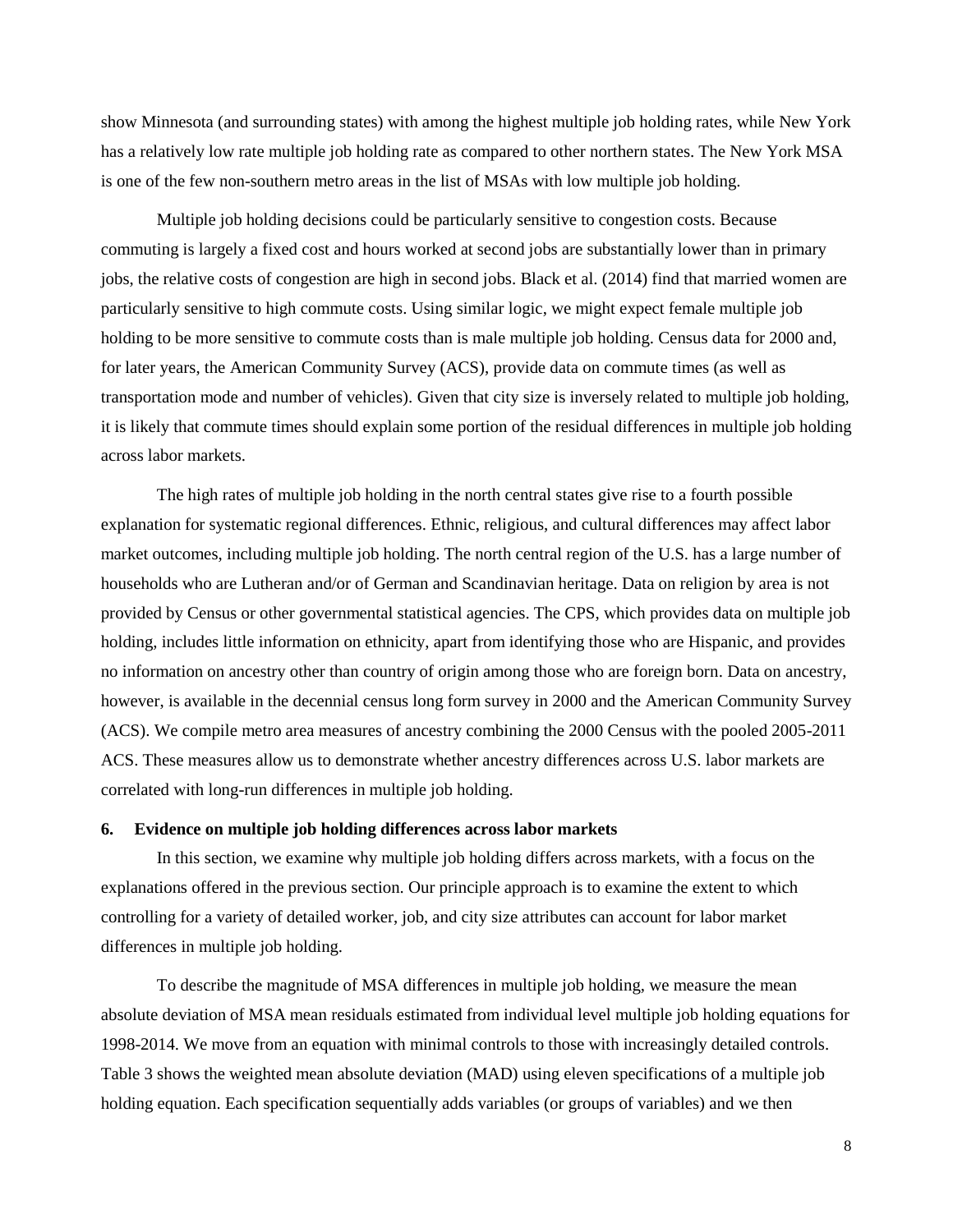examine the extent to which MAD changes. Of course, the contribution of each variable(s) to the measure of dispersion is not independent of the order in which variables are entered. We have examined multiple orderings and the importance of most variables is relatively insensitive to the order in which they are entered. Our conclusion as to which factors are and are not important is based not only on the results shown in Table 3, but also on results (not shown) using alternative orderings.

The first specification in Table 3 includes only year and month dummies, thus representing a measure of the dispersion in "unconditioned" average MJH rates across labor markets. The second specification adds control for worker demographic characteristics – sex, race/ethnicity, foreign-born, marital status, presence of young children, age, and education dummies. The third adds job-level controls measuring union status, class of worker, wages and hours worked on the primary job, and the fourth adds workers' broad occupation and industry. The fifth specification adds MSA commute times, the sixth adds city size dummies, and the seventh adds MSA mean earnings, housing values, and rental rates. The eighth specification adds MSA measures of ancestry, the ninth regional dummies, the tenth log employment growth between 1998 and 2014, and the eleventh a measure of average labor market turnover (churn) across all years.

As seen in Table 3, line 1, the weighted mean absolute deviation of MSA multiple job holding absent controls (apart from year and month dummies) is 0.96, an approximate 1 percentage point average absolute difference between MSA rates and the mean rate of multiple job holding. This average deviation from the mean is roughly a fifth of the size of the 5.0 percent mean level of multiple job holding. The second specification, which adds control for worker demographic characteristics, reduces MAD from 0.96 to 0.79. The third, which adds job-level controls measuring union status, public vs. private sector, a set of hours worked dummies, and the log wage on the primary job, reduces MAD from 0.79 to 0.74. Addition of occupation and industry dummies of the primary job in model 4 slightly *increases* MAD. In short, accounting for individual worker and job measures available in the CPS, we can account for a rather modest amount of the dispersion in multiple job holding across markets, with MAD being reduced from 0.96 to 0.75.

Beginning with model 5, we introduce variables that are measured at the MSA rather than individual level. The fifth specification adds MSA mean commute times (average minutes for a one-way trip from home to work), calculated from the pooled 2000 Census 5% PUMS and 2005-2011 ACS for those persons who work outside the home. Inclusion of this measure sharply reduces unexplained deviations in multiple job holding, with MAD falling from 0.75 in line 4 to 0.63 in line 5. In line 6, we add city size dummies, which have no discernable effect on MAD (it remains at 0.63). Of course, commute times and city size are highly correlated. When we reverse the order in which we introduce these two measures (not shown in Table 3), we find that adding city size dummies to line 4 reduces MAD from 0.75 to 0.69; further addition of commute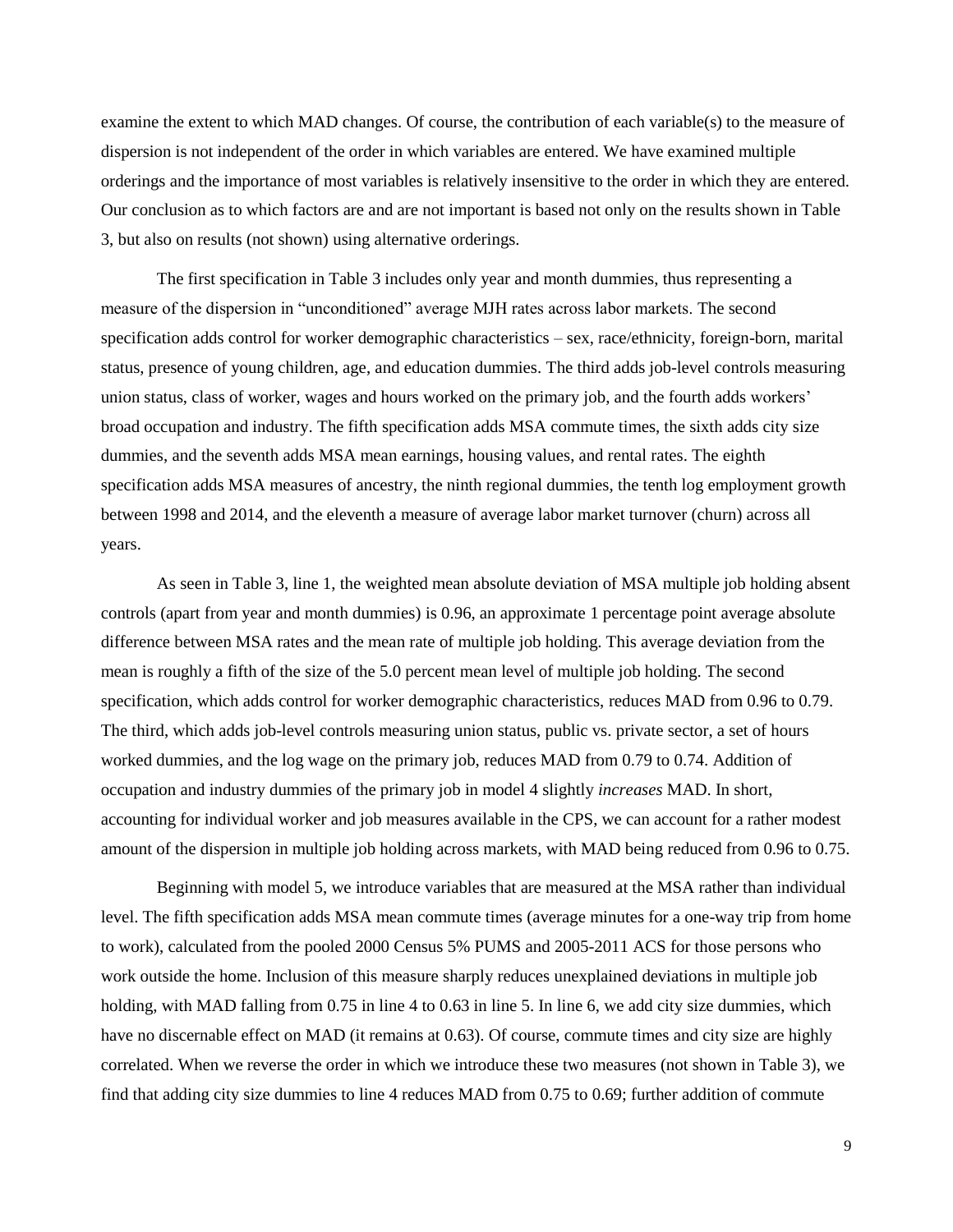times reduces it to 0.63. Our conclusion from these results is that commute times play a major role in determining multiple job holding rates, as one would expect from theory. City size per se appears to have little effect once one controls for commute times. Indeed, despite our large sample size, none of the city size dummies is statistically significant at standard levels in the MJH regression with commute times included.

Our negative coefficients on commute times are highly similar in regressions with and without the city dummies. Across a wide range of specifications, the coefficient on mean transportation times for a daily commute (in minutes) is about -0.1. This implies that for a 5 minute increase in a labor market's average commute time from home to work (the standard deviation across MSAs is 4.3 minutes), its MJH rate is lower by about 0.5 or half a percentage point. When we estimate separate MJH regressions for women and men, we find minimal differences in their sensitivity to average MSA commute times.

In model 7, we introduce three measures reflecting metro area income and housing values (costs) – the mean hourly wage (holding constant individual worker wages), mean housing values, and mean rental values. Each of these measures is compiled from the 2000 Census and the ACS. These variables account for a small degree of market dispersion in multiple job holding, reducing MAD from 0.63 to 0.615.

The regional patterns seen in state multiple job holding rates (Figure 2) prompted us to examine the effects of ancestry, as measured in the 2000 Census and annual ACS. Individuals are asked "What is your ancestry or ethnic origin?" This is followed by examples such as Italian, Jamaican, African American, Ukrainian, and so forth. Census codes up to two answers for an individual. They do not provide codes for answers that are rare. We use responses on first ancestry (and ignore second measures) and tabulate and include in our MJH regression the percent of a MSA's workers who identify their ancestry as English, German, Irish, Italian, Nordic, Other Western Europe, and Eastern Europe. The omitted category is the share of all others. Recall that we already include individual worker measures of race (including Asian), ethnicity, and foreign born (separately for citizen and non-citizen) from the CPS. As seen in line 8, introduction of the percent ancestry variables accounts for a substantial share of the labor market variation in MJH, reducing the MAD from 0.615 to 0.47. Given the regional differences in MJH, we expected that ancestry would be correlated with multiple job holding, but we did not anticipate such large effects. We find large positive effects from the share of workers whose ancestry are Nordic, German, English, and other Western Europe. The only negative ancestry coefficient was for the share Italian, but it was only slightly lower than the omitted ancestry group (i.e., those not in any of the above categories). We are confident in concluding that ancestry is strongly correlated with multiple job holding. We are less sure how to interpret these relationships and are reluctant to speculate on the causal pathways. Other scholars have found strong relationships between ancestry and economic performance across countries (Putterman and Weil 2010) and U.S. localities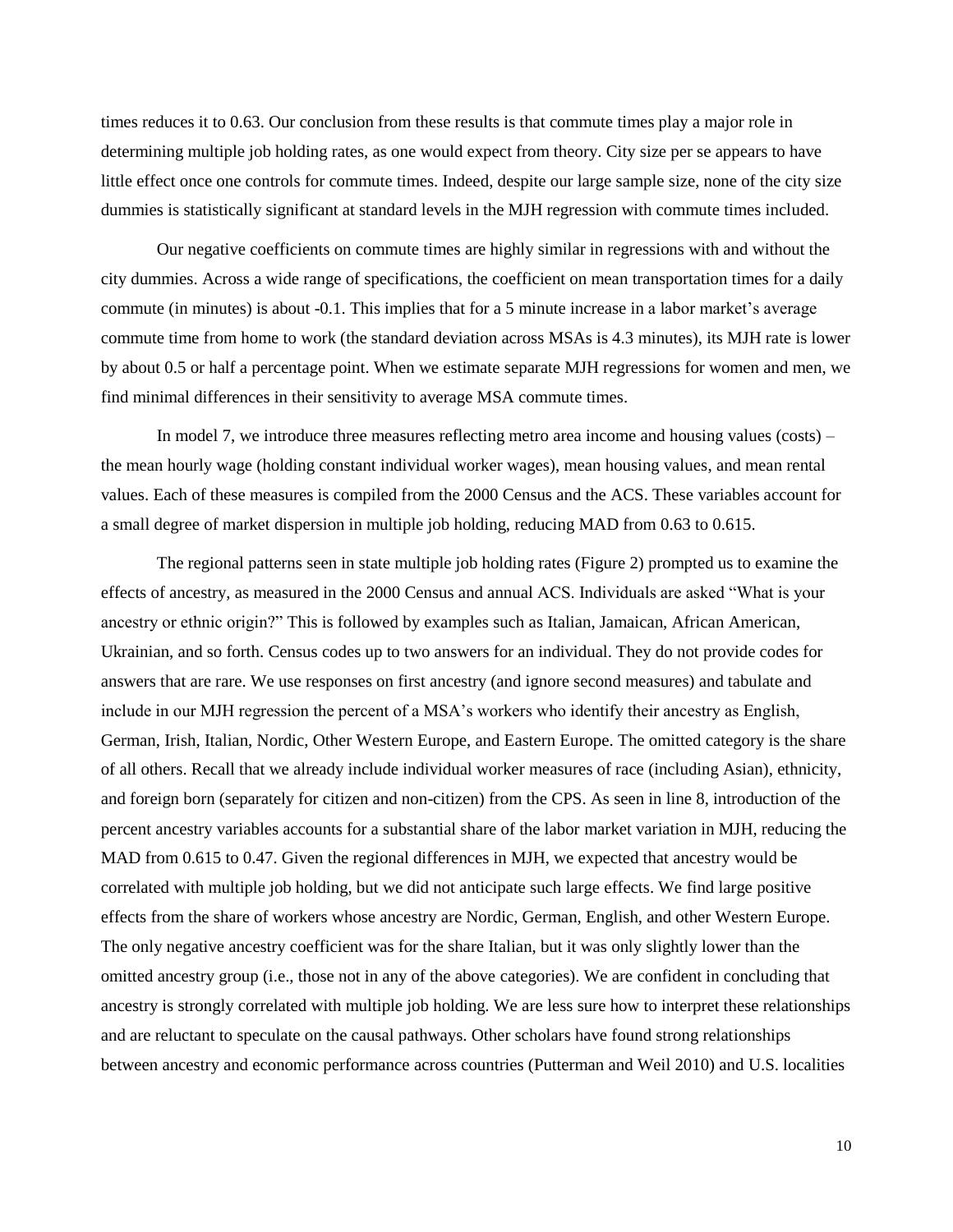(e.g., Fulford, Petkov, and Schiantarelli 2015). The authors discuss pathways through which culture can affect economic outcomes.

In the analysis above, we did not control for the nine U.S. Census regions. If we add region dummies to our most dense specification, the unexplained mean deviation in multiple job holding declines little, from 0.47 in line 8 to 0.46 in line 9. Of course, "region" is not really an explanation for why labor markets differ in multiple job holding. Rather, it is part of the puzzle we are trying to address. Had we introduced region prior to inclusion of the ancestry variables, the regional contribution would be substantive.

The final two measures we address are long-run employment growth and labor market churn. In line 10 we add a measure of log employment growth over the 1998-2014 period, calculated from the Quarterly Census of Employment and Wages (with county data aggregated to the MSA level). Once we control for all the other micro and MSA level variables, employment growth has little discernable effect on multiple job holding. As seen in line 10 of Table 3, the MAD measure remains at 0.46 when the employment growth measure is added.

We measure monthly labor market churn (turnover) based on our calculations using all rotation groups of the CPS from December 1997 through December 2014. We examine transitions of all individuals ages 18-65 from the current survey month and prior survey month for six rotation group pairs: 1-2, 2-3, 3-4, 5-6, 6-7, and 7-8 (we exclude 4-5 since there is an 8 month interval between these interviews). For each individual-month pair we measure whether individuals transitioned from not employed to employed (NE), from employed to not employed (EN), employed both months in the same job (EE-same job), employed both months but switched employers (EE-job switch), and not employed in either month (NN). Our measure of monthly churn (turnover) is calculated for each individual and then summed to an MSA measure. Included in the numerator are the number of hires plus the number of separations (NE counts as 1, EN as 1, EE-job switch as 2, and EE-same job and NN as 0), divided by 2 times MSA employment. This measure corresponds closely to the standard quarterly turnover measure used in the literature with establishment level data, wherein the numerator is the sum of hires plus separation and the denominator two times employment (e.g., Decker et al. 2014). Using establishment data, a worker leaving one establishment and joining another within a quarter is counted twice in the numerator, whereas those transitioning into and out of employment across quarters are each counted once.

As seen in line 11, the introduction of the turnover measure accounts for a modest amount of the dispersion in multiple job holding across labor markets, reducing the MAD measure from 0.46 to 0.44. The MJH equation shows that multiple job holding is negatively related to the level of turnover. This result is supportive of our earlier argument that churn helps lubricate search and enables good matches, thus implying that good primary job matches mitigate the need for second jobs. The result is not inconsistent with the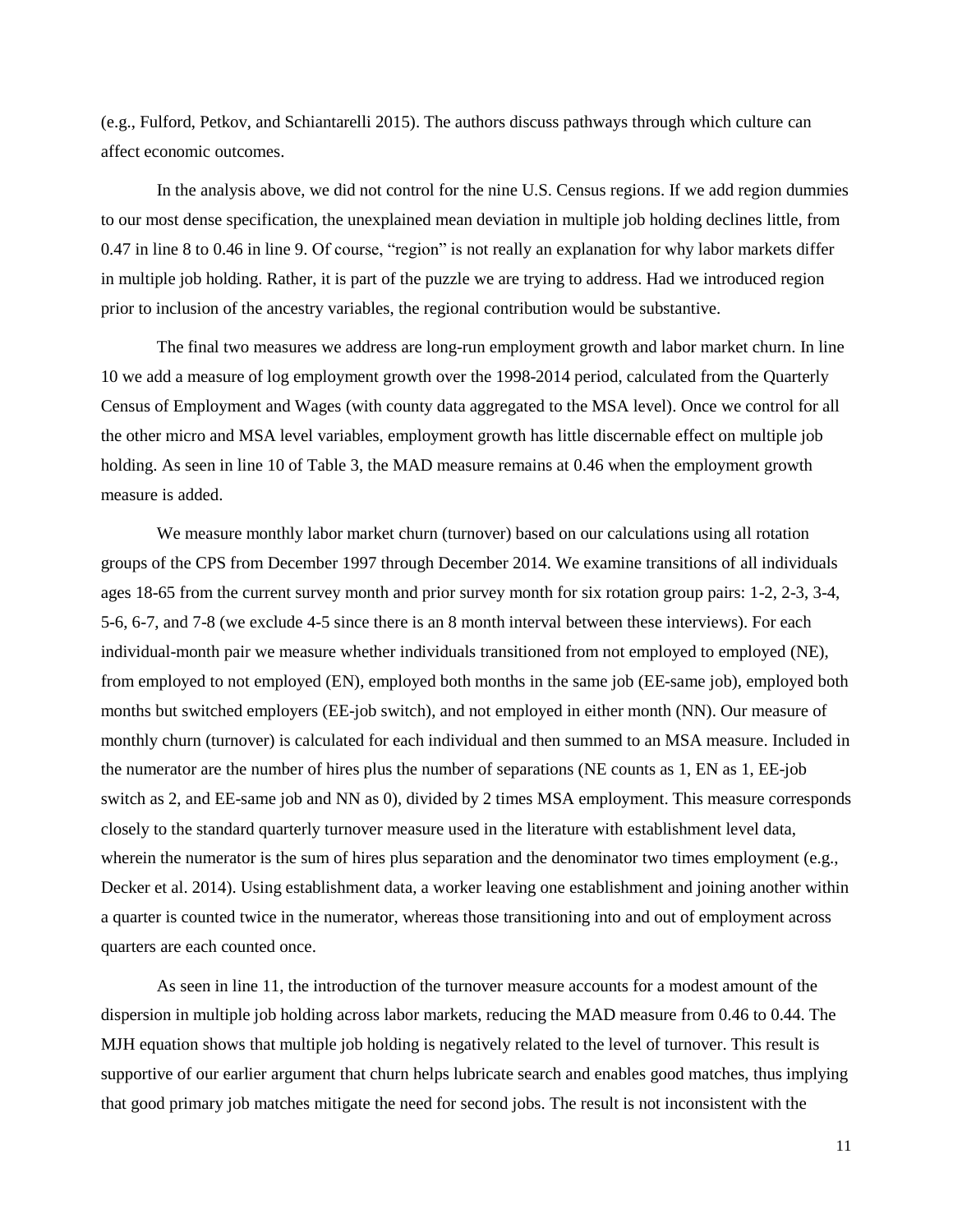alternative argument that second jobs are frequently short-term (within a single quarter) and that high rates of churn are often associated with short-term jobs. But it is clear from our data that either second jobs differ in some ways with short-term primary jobs, or that this association is not sufficiently strong to produce a positive relationship between multiple job holding and labor market churn.

#### **7. Concluding Remarks**

A largely overlooked labor market outcome is that multiple job holding rates differ substantially across regions, states, and labor markets (MSAs). These differences display substantial fixity, appearing very similar over the 16 years span of our data. We document these persistent difference in regional and marketspecific multiple job holding across the U.S. and explore alternative explanations for the differences. Comparing the mean absolute deviation absent covariates (0.96 or roughly 1 percentage point) to the deviation following control for covariates (0.44) indicates that we have made substantive progress in understanding differences in MJH across labor markets.

Most important in explaining differences in MJH are worker characteristics, commute times, MSA ancestry shares, and, to a lesser extent, labor market churn. Although more than half the variation has been accounted for, substantial variation remains. Moreover, some of the covariates that "explain" the labor market (and regional) variation, in particular ancestry, generate their own set of questions as to the mechanism(s) through which they operate. That said, this research has clearly identified high commuting costs as an important deterrent of multiple job holding, largely accounting for the substantial differences in MJH associated with labor markets size.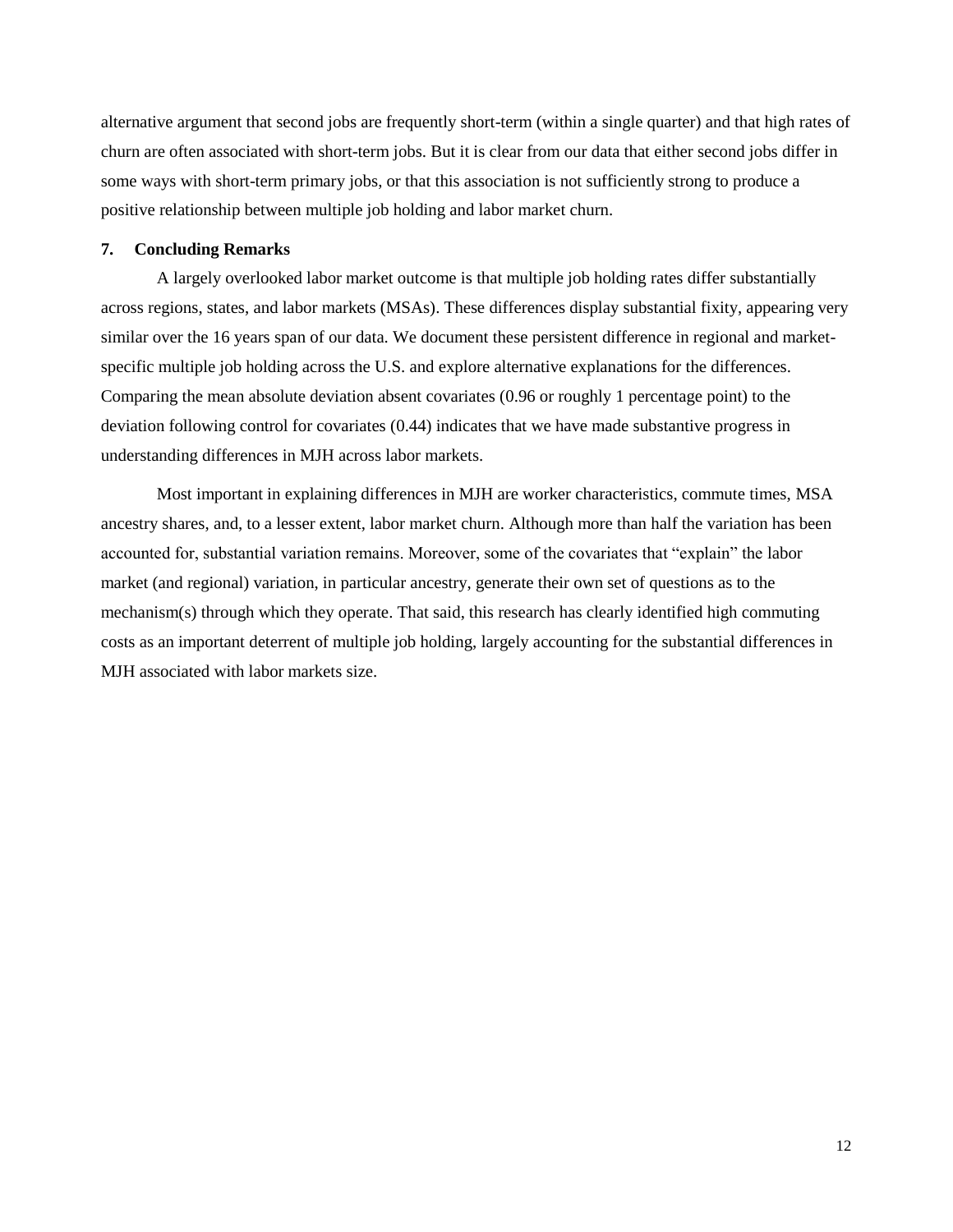#### **References**

- Abraham, Katherine G., John Haltiwanger, Kristin Sandusky, and James R. Spletzer. 2013. Exploring differences in employment between household and establishment Data. *Journal of Labor Economics* 31, no. 2, pt. 2:S129–S172.
- Amuédo-Dorantes, Catalina, and Jean Kimmel. 2009. Moonlighting behavior over the business cycle. *Economic Inquiry* 47, no. 4:754–765.
- Black, Dan A., Natalia Kolesnikova, and Lowell J. Taylor. 2014. Why do so few women work in New York (and so many in Minneapolis)? Labor supply of married women across US cities. *Journal of Urban Economics* 79: 59-71.
- Conway, Karen and Jean Kimmel. 1998. Male labor supply estimates and the decision to moonlight. *Labour Economics* 5, no. 2: 135-166.
- Conway Karen, and Jean Kimmel. 2001. Who Moonlights and why? Evidence from the SIPP. *Industrial Relations* 40, no. 1:89–120.
- Decker, Ryan, John Haltiwanger, Ron S. Jarmin, and Javier. Miranda. 2014. The secular decline in business dynamism in the U.S. Unpublished manuscript, University of Maryland and U.S. Census Bureau.
- Fulford, Scott L., Ivan Petkov, and Fabio Schiantarelli. 2015. Does it matter where you come from? Ancestry composition and economic performance of U.S. counties, 1850-2010. IZA Discussion Paper No. 9060, May.
- Hall, Robert E. 1970. Why is the unemployment rate so high at full employment? *Brookings Papers on Economic Activity?* 70, no. 3:369–410.
- Hipple, Steven F. 2010. Multiple jobholding during the 2000s. *Monthly Labor Review* (July): 21–32.
- Hirsch, Barry T., Muhammad M. Husain, and John V. Winters. 2015. Multiple job holding, local labor markets, and the business cycle. Unpublished manuscript.
- Hyatt, Henry R., and James R. Spletzer. 2013. The recent decline in employment dynamics. *IZA Journal of Labor Economics* 2, no. 5: 1–21.
- Krishnan, Pramila. 1990. The economics of moonlighting: A double self-selection model. *Review of Economics and Statistics* 72, no. 2:361–367.
- Krueger, Alan, Alexandre Mas, and Xiaotong Niu. 2014. The evolution of rotation group bias: Will the real unemployment rate please stand up? Industrial Relations Section W.P. 578, Princeton.
- Lalé, Etienne. 2015. Multiple jobholding over the past two decades. *Monthly Labor Review*, April.
- Molloy, Raven, Christopher L. Smith, and Abigail Wozniak. 2011. Internal migration in the United States. *Journal of Economic Perspectives* 25, no. 3: 173–196.
- Molloy, Raven, Christopher L. Smith, and Abigail Wozniak. 2014. Declining migration within the U.S.: The role of the labor market. NBER Working Paper 20065.
- Panos, Georgios, Konstantinos Pouliakas, and Alexandros Zangelidis. 2014. Multiple job holding, skill diversification, and mobility. *Industrial Relations* 53, no. 2: 223–272.
- Partridge, Mark. 2002. Moonlighting in a high growth economy: Evidence from U.S. state-level data. *Growth and Change* 33, no 4: 424–452.
- Paxson, Christina H., and Nachum Sicherman. 1996. The dynamics of dual job holding and job mobility. *Journal of Labor Economics* 14, no. 3: 357–393.
- Putterman, Louis and David N. Weil. 2010. Post-1500 population flows and the long-run determinants of economic growth and inequality. *Quarterly Journal of Economics* 125, no. 4: 1627–1682.
- Renna, Francesco, and Ronald L. Oaxaca. 2006. The economics of dual job holding: A job portfolio model of labor supply. IZA Discussion Paper No. 1915.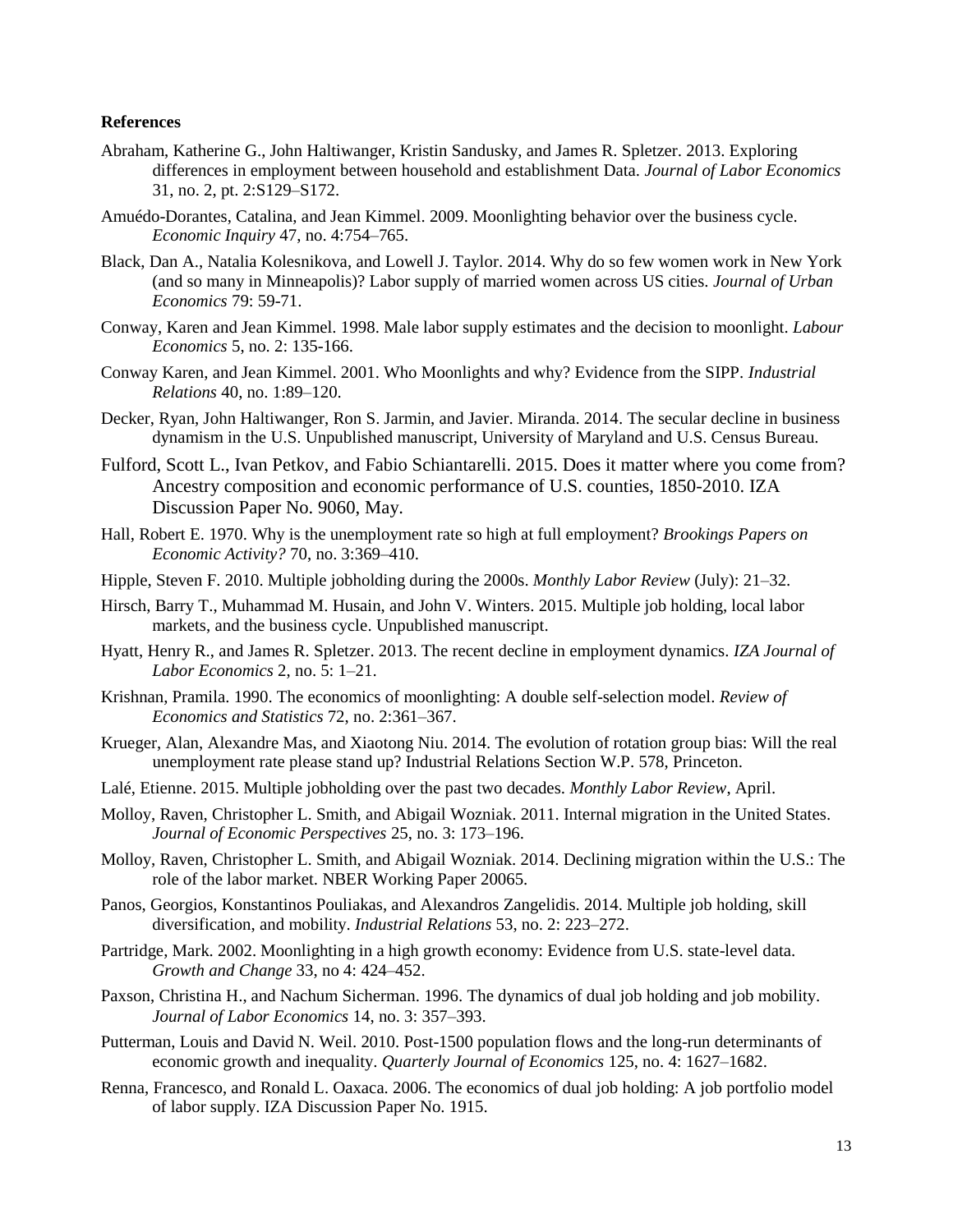- Shishko Robert, and Bernard Rostkers. 1976. The economics of multiple job holding. *American Economic Review* 66, no. 3: 298–308.
- Solon, Gary, Steven J. Haider, and Jeffrey M. Wooldridge. 2015. What are we weighting for? *Journal of Human Resources* 50, no. 2:301–316.
- U.S. Bureau of Labor Statistics. 2015. Multiple job holding in states in 2014. *Monthly Labor Review* August, accessed at: http://www.bls.gov/opub/mlr/2015/article/multiple-jobholding-in-states-in-2014.htm.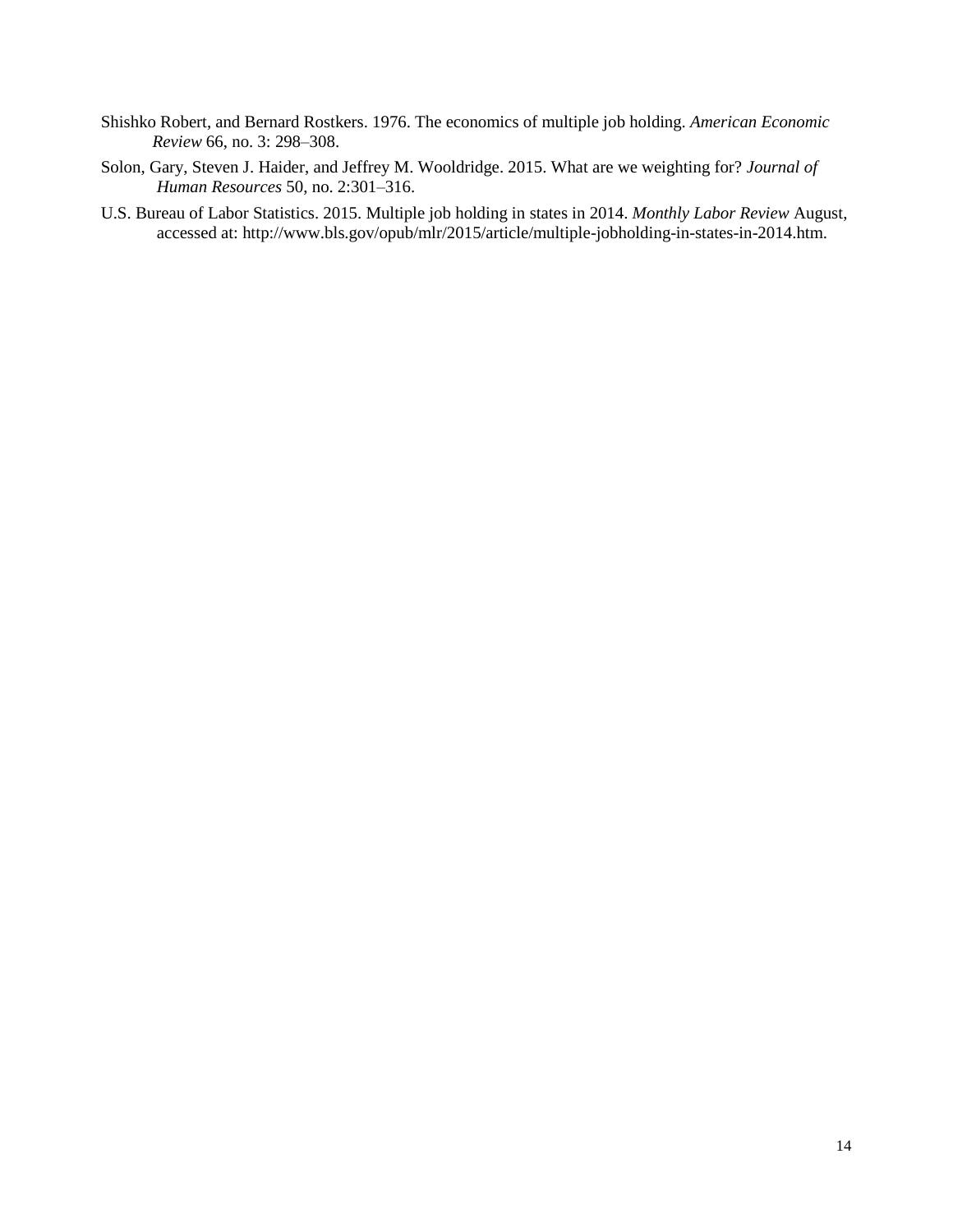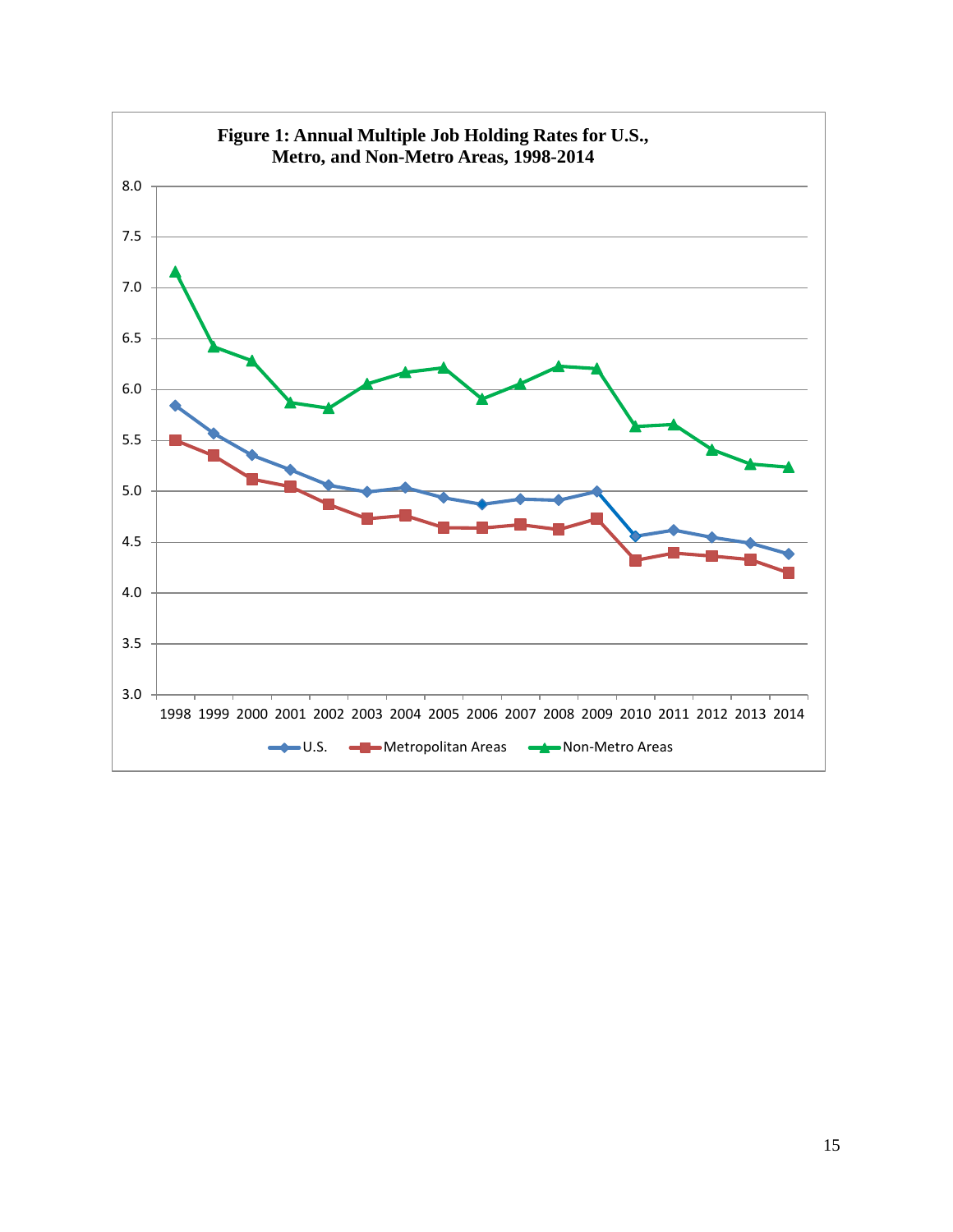

**Figure 2: Quartile Rankings of Multiple Job Holding Rates among U.S. States**



### **2013-2014**

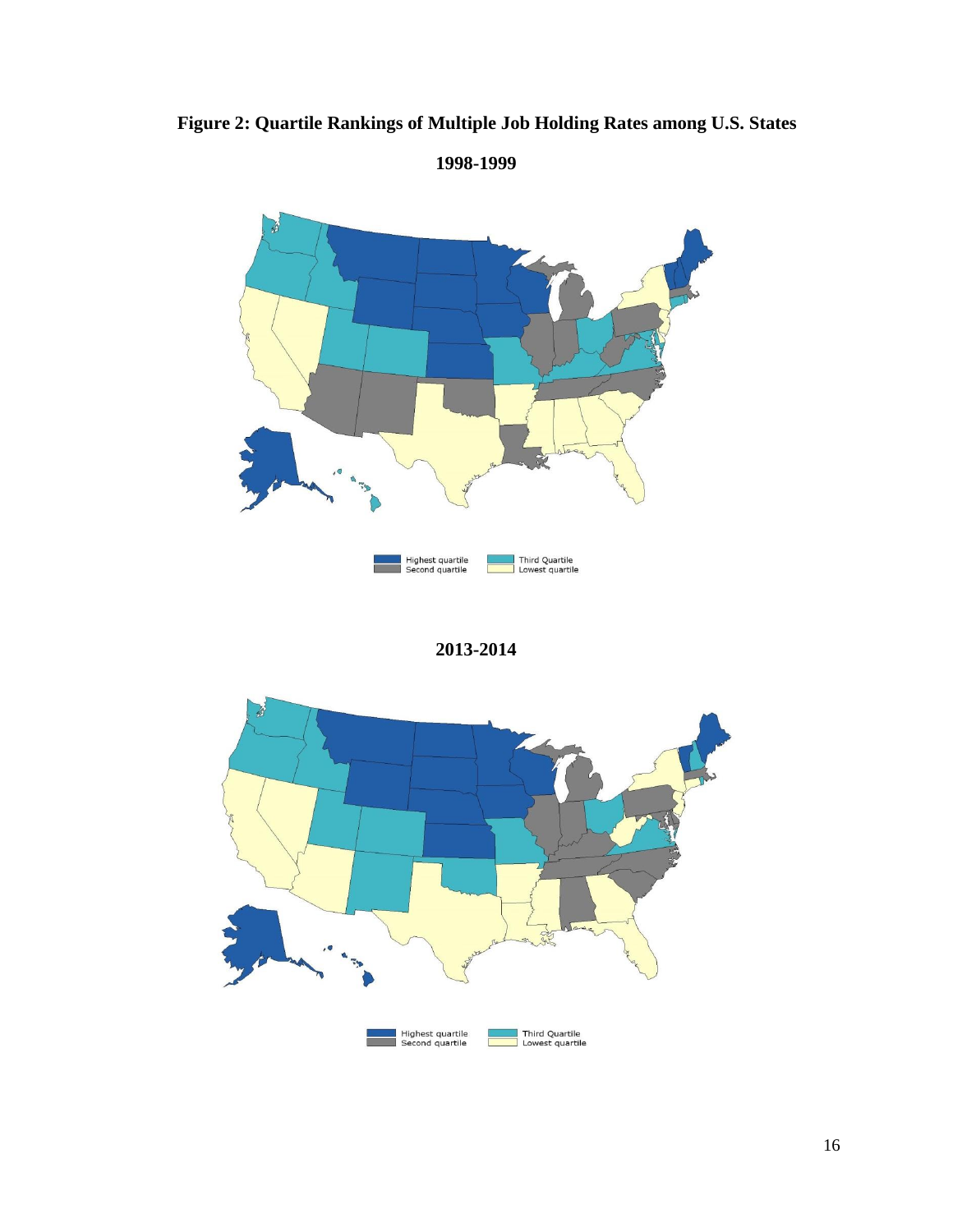

**Figure 3: Scatterplots of 2013-2014 (y-axis) and 1998-1999 (x-axis) State Multiple Job Holding Rates and Rate Rankings**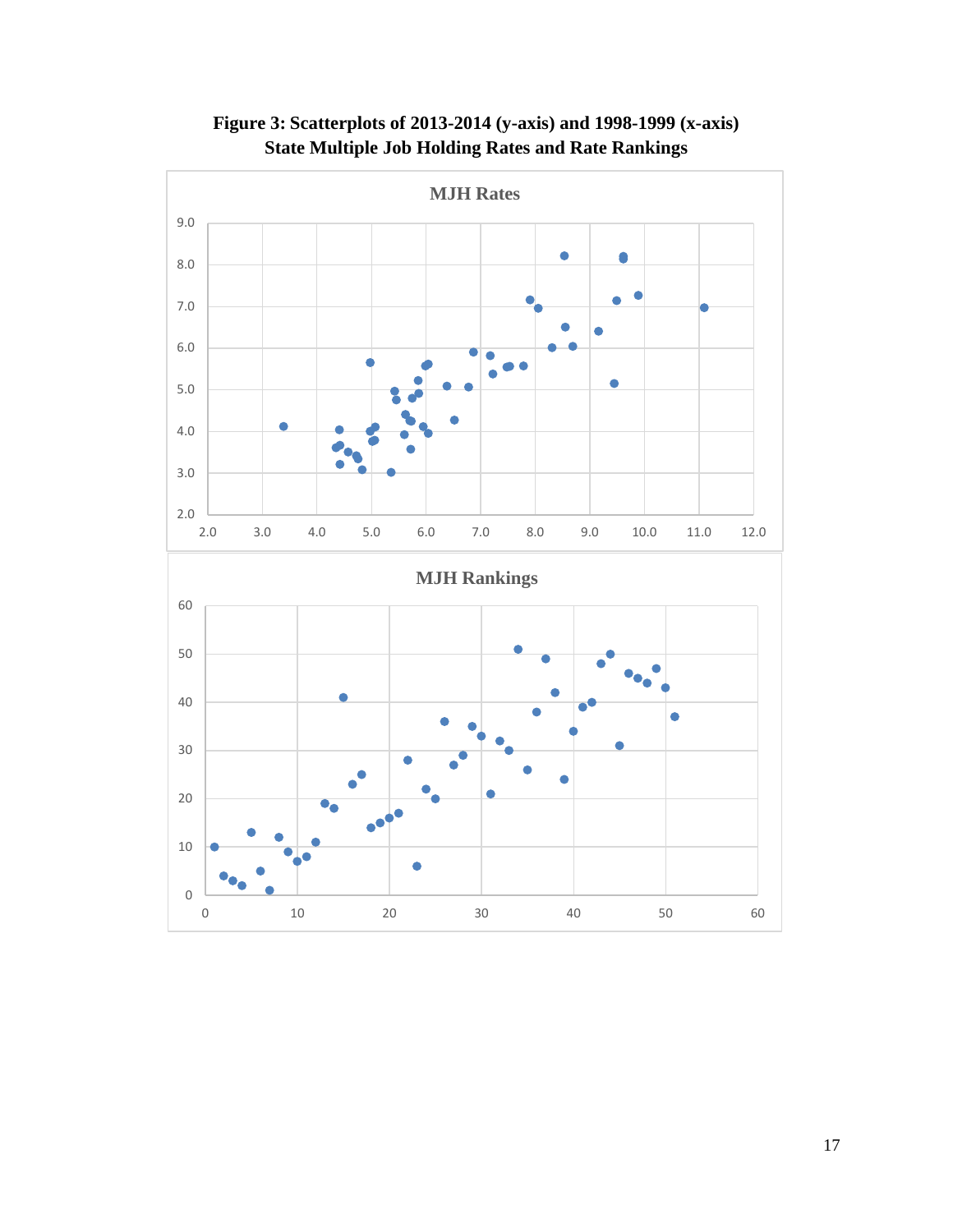

**Figure 4: Scatterplot of 2012-2014 (y-axis) and 1998-2000 (x-axis) MSA Multiple Job Holding Rates**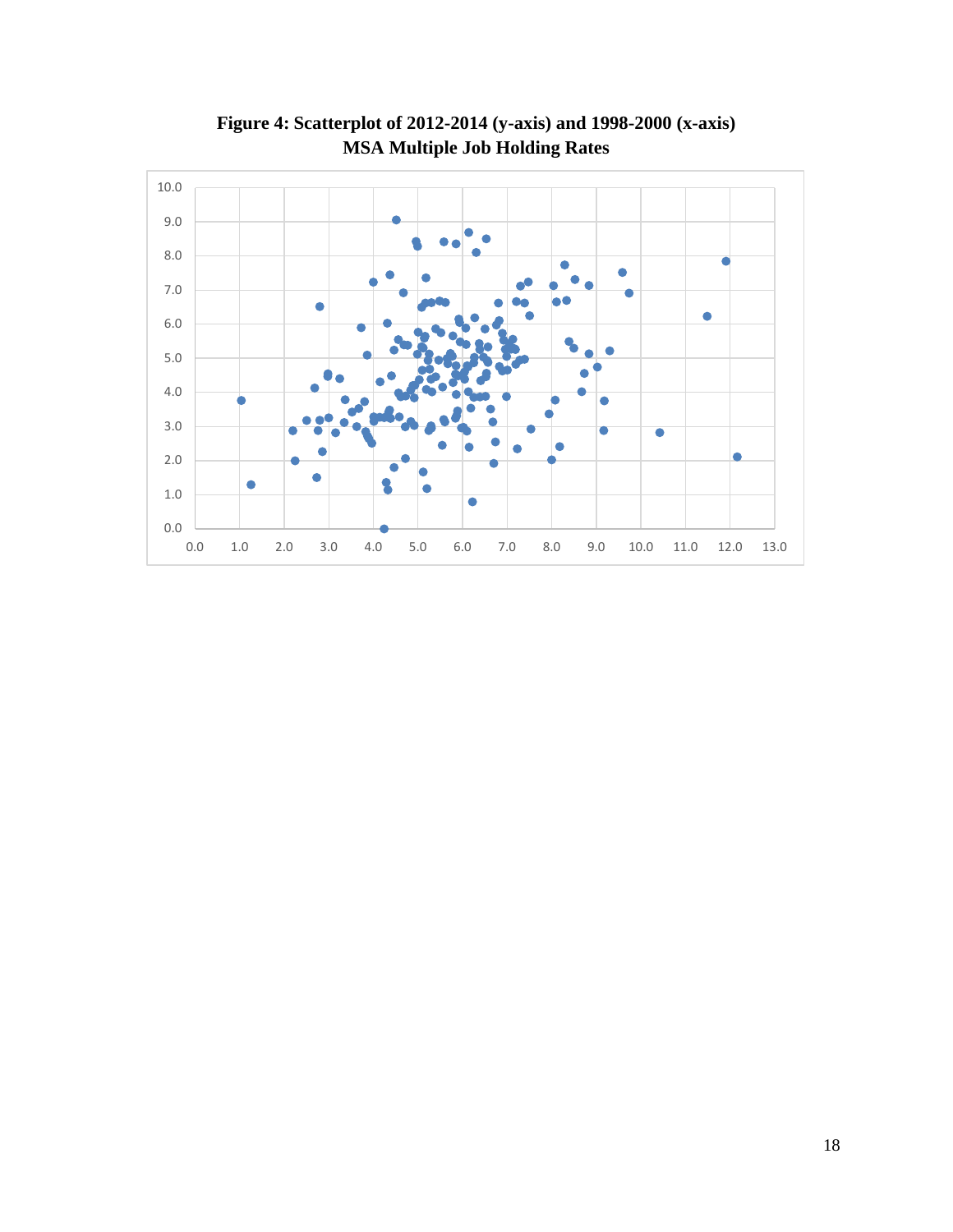|                |                                        | Mean       |        |
|----------------|----------------------------------------|------------|--------|
| Rank           | Metropolitan Area Name                 | <b>MJH</b> | Obs    |
| $\mathbf{1}$   | Madison, WI                            | 9.70       | 5,352  |
| $\overline{2}$ | Sioux Falls, SD                        | 8.86       | 11,170 |
| 3              | Fargo-Moorhead, ND-MN                  | 8.83       | 9,489  |
| 4              | Burlington, VT                         | 8.39       | 12,668 |
| 5              | Portland, ME                           | 8.18       | 12,058 |
| 6              | Fort Collins-Loveland, CO              | 7.81       | 3,300  |
| 7              | Topeka, KS                             | 7.66       | 2,834  |
| 8              | Provo-Orem, UT                         | 7.65       | 5,369  |
| 9              | Eugene-Springfield, OR                 | 7.62       | 3,201  |
| 10             | Minneapolis-St Paul-Bloomington, MN-WI | 7.59       | 37,510 |
| 11             | Utica-Rome, NY                         | 7.57       | 2,011  |
| 12             | Chico-Paradise, CA                     | 7.52       | 1,468  |
| 13             | Duluth, MN-WI                          | 7.30       | 2,341  |
| 14             | Omaha, NE-IA                           | 7.20       | 19,122 |
| 15             | Green Bay, WI                          | 7.09       | 3,446  |
| 16             | Kalamazoo-Battle Creek, MI             | 7.08       | 2,639  |
| 17             | Des Moines, IA                         | 6.97       | 9,750  |
| 18             | Norwich-New London, CT-RI              | 6.88       | 3,565  |
| 19             | Lexington-Fayette, KY                  | 6.85       | 4,640  |
| 20             | Honolulu, HI                           | 6.80       | 26,997 |
| 21             | Rochester, NY                          | 6.72       | 7,593  |
| 22             | Springfield, IL                        | 6.72       | 1,744  |
| 23             | Johnstown, PA                          | 6.70       | 1,410  |
| 24             | Santa Barbara-Santa Maria-Lompoc, CA   | 6.68       | 1,899  |
| 25             | Ann Arbor, MI                          | 6.67       | 3,612  |

### **Table 1a: Highest 25 MSA Mean Multiple Job Holding Rates, 1998-2014**

(Table 1b continued on next page)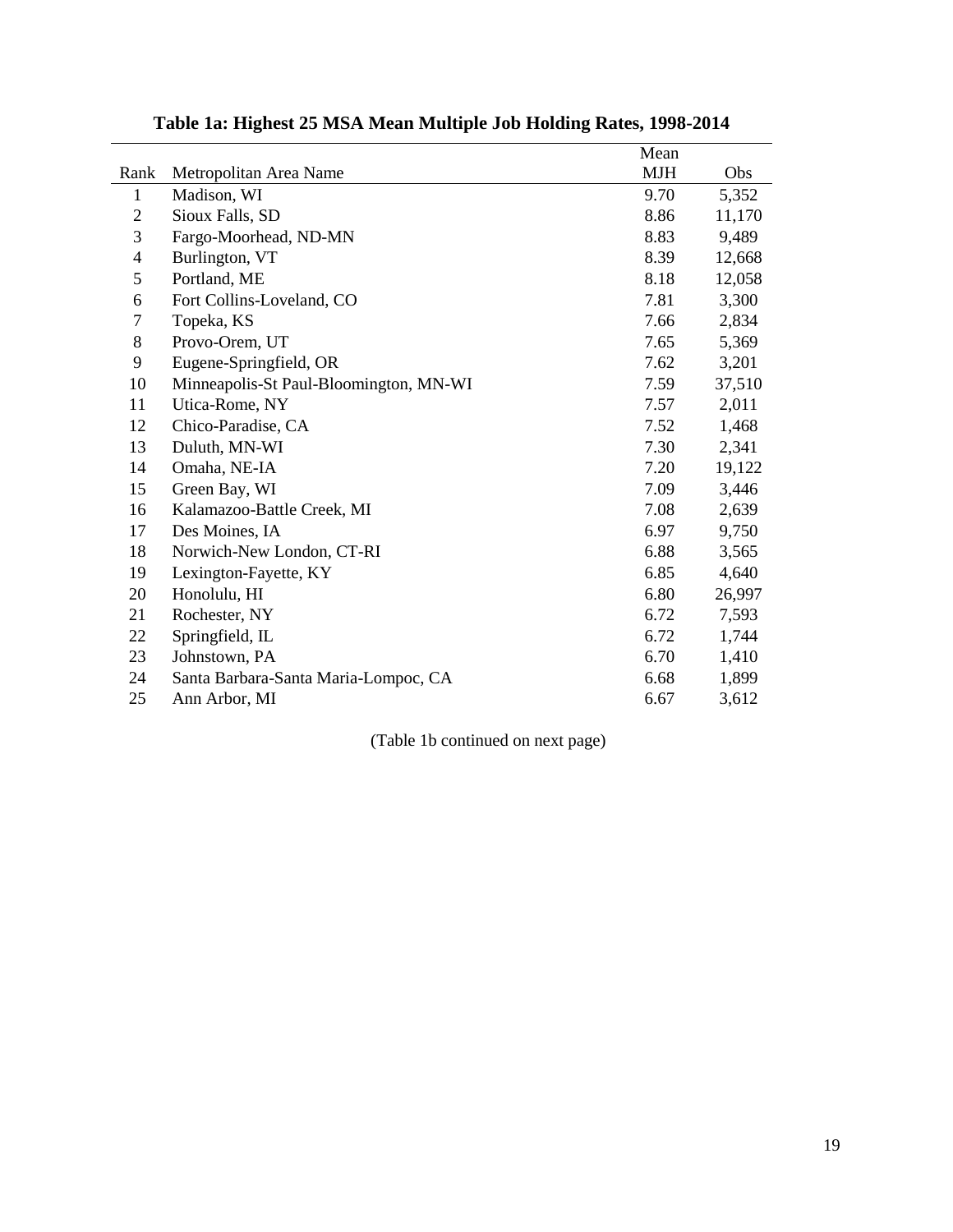|      |                                                    | Mean       |         |
|------|----------------------------------------------------|------------|---------|
| Rank | Metropolitan Area Name                             | <b>MJH</b> | Obs     |
| 178  | Gainesville, FL                                    | 3.66       | 1,425   |
| 179  | Orange County, CA                                  | 3.66       | 83,348  |
| 180  | Melbourne-Titusville-Palm Bay, FL                  | 3.60       | 3,443   |
| 181  | Fort Myers-Cape Coral, FL                          | 3.60       | 3,327   |
| 182  | Beaumont-Port Arthur, TX                           | 3.52       | 2,143   |
| 183  | Riverside-San Bernardino, CA                       | 3.51       | 17,687  |
| 184  | Houston-Baytown-Sugar Land, TX                     | 3.50       | 30,540  |
| 185  | Lake Charles, LA                                   | 3.47       | 1,488   |
| 186  | Atlanta, GA                                        | 3.46       | 29,251  |
| 187  | Fresno, CA                                         | 3.44       | 5,345   |
| 188  | Port St. Lucie-Fort Pierce, FL                     | 3.38       | 2,027   |
| 189  | New Orleans, LA                                    | 3.37       | 7,665   |
| 190  | Corpus Christi, TX                                 | 3.33       | 2,226   |
| 191  | Las Vegas-Paradise, NM                             | 3.31       | 30,294  |
| 192  | New York-Northern New Jersey-Long Island, NY-NJ-PA | 3.26       | 125,737 |
| 193  | Florence, AL                                       | 3.23       | 1,582   |
| 194  | Mobile, AL                                         | 3.22       | 2,883   |
| 195  | Augusta-Richmond County, GA-SC                     | 3.17       | 3,076   |
| 196  | Bakersfield, CA                                    | 3.17       | 3,886   |
| 197  | Miami-Fort Lauderdale-Miami Beach, FL              | 3.08       | 32,649  |
| 198  | Ocala, FL                                          | 2.86       | 1,300   |
| 199  | El Paso, TX                                        | 2.75       | 3,774   |
| 200  | Visalia-Tulare-Porterville, CA                     | 2.75       | 1,875   |
| 201  | Lakeland-Winter Haven, FL                          | 2.44       | 2,924   |
| 202  | McAllen-Edinburg-Pharr, TX                         | 1.30       | 2,756   |

## **Table 1b: Lowest 25 MSA Mean Multiple Job Holding Rates, 1998-2014**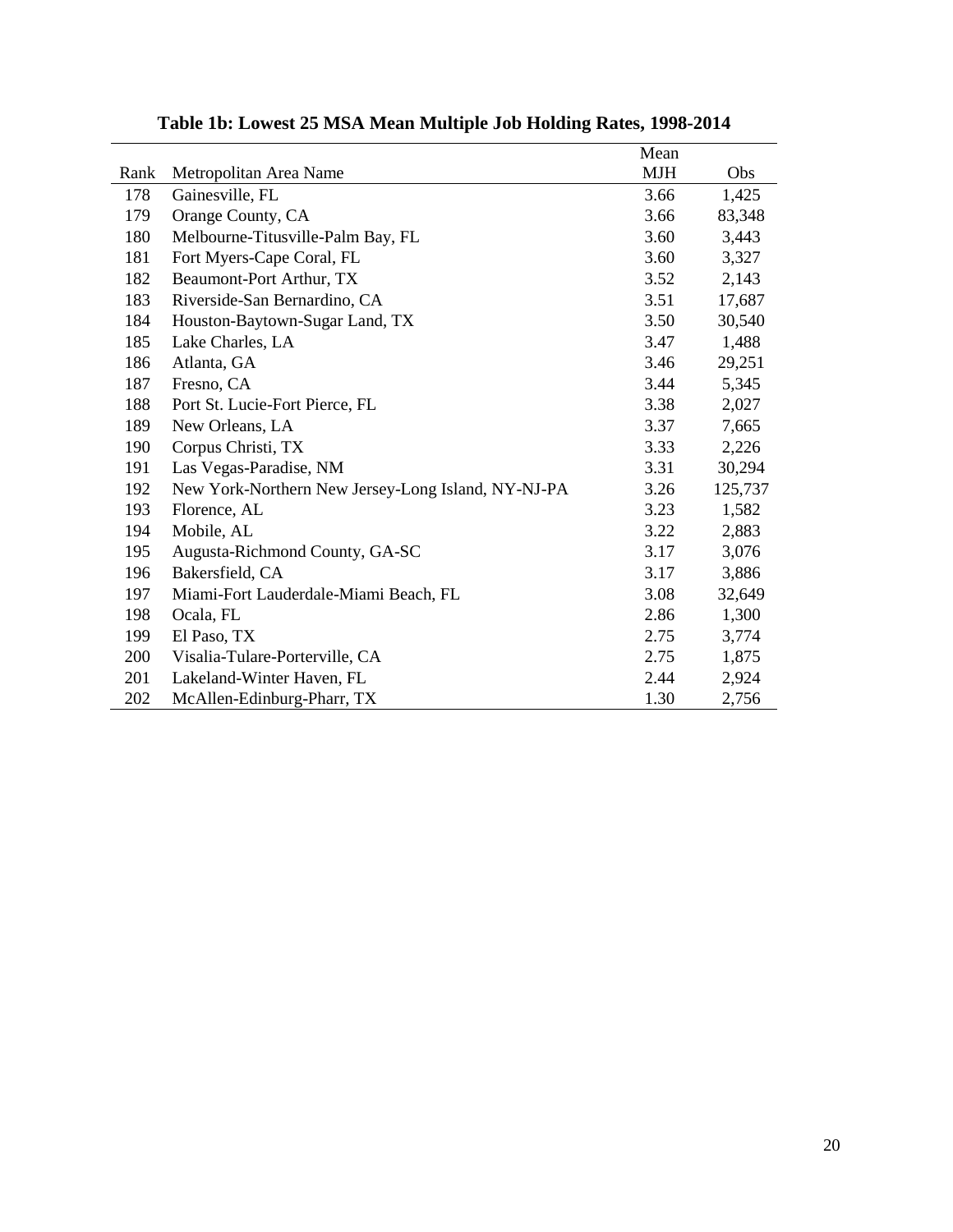| Multiple Job Holding Rates by Labor Market Size, 1998-2014 |          |           |           |           |           |  |  |
|------------------------------------------------------------|----------|-----------|-----------|-----------|-----------|--|--|
| <b>MSA Size</b>                                            | Mean MJH | (1)       | (2)       | (3)       | Obs       |  |  |
| non-urban                                                  | 6.0      |           |           |           | 690,688   |  |  |
| $100 - 250t$                                               | 5.5      | $-0.51$   | $-0.63*$  | $-0.59**$ | 152,162   |  |  |
|                                                            |          | (0.36)    | (0.30)    | (0.20)    |           |  |  |
| $250 - 500t$                                               | 5.3      | $-0.68*$  | $-0.86**$ | $-0.60**$ | 191,506   |  |  |
|                                                            |          | (0.34)    | (0.28)    | (0.20)    |           |  |  |
| $500t - 1m$                                                | 5.2      | $-0.82*$  | $-0.93**$ | $-0.82**$ | 291,402   |  |  |
|                                                            |          | (0.36)    | (0.31)    | (0.22)    |           |  |  |
| $1 - 2.5m$                                                 | 5.1      | $-0.90**$ | $-0.95**$ | $-0.72**$ | 485,463   |  |  |
|                                                            |          | (0.33)    | (0.28)    | (0.19)    |           |  |  |
| $2.5 - 5m$                                                 | 4.7      | $-1.31**$ | $-1.37**$ | $-1.48**$ | 323,082   |  |  |
|                                                            |          | (0.44)    | (0.37)    | (0.24)    |           |  |  |
| $5m+$                                                      | 3.9      | $-2.11**$ | $-1.88**$ | $-1.50**$ | 520,444   |  |  |
|                                                            |          | (0.38)    | (0.35)    | (0.27)    |           |  |  |
| All U.S.                                                   | 5.0      |           |           |           | 2,654,747 |  |  |

**Table 2: Multiple Job Holding Rates by Labor Market Size, 1998-2014**

\* designates significance at the .05, \*\* at the .01 level. Survey weights are used for both means and regression estimates. Model (1) MJH regression has no controls, thus providing mean differences in MJH relative to the omitted "non-urban" areas (small MSAs and rural areas not designated in the CPS). Model (2) includes detailed categorical variables for age, education, gender, race, ethnicity, marital status, children, foreign born, citizenship, hours worked in primary but not second job, public sector, union status, industry, occupation, year, and month. Model (3) adds regional dummies.